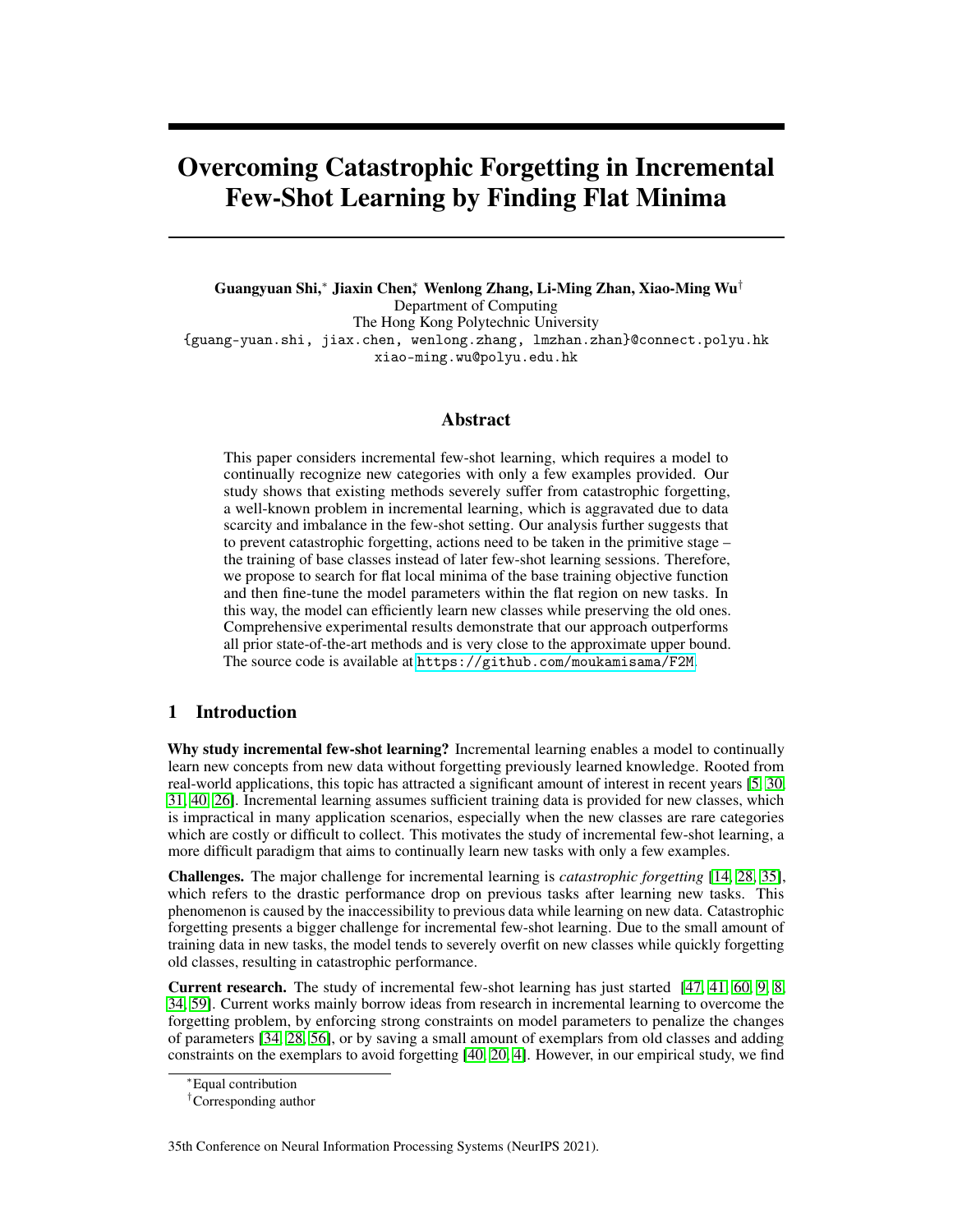that an intransigent model that only trains on base classes and does not tune on new tasks consistently outperforms state-of-the-art methods, including a joint-training method [\[47\]](#page-12-3) that uses all encountered data for training and hence suffers from severe data imbalance. This observation motivates us to address this harsh problem from a different angle.

Our solution. Unlike existing solutions that try to overcome the catastrophic forgetting problem during the process of learning new tasks, we adopt a different approach by considering this issue during the training of base classes. Specifically, we propose to search for flat local minima of the base training objective function. For any parameter vector in the flat region around the minima, the loss is small, and the base classes are supposed to be well separated. The flat local minima can be found by adding random noise to the model parameters for multiple times and jointly optimizing multiple loss functions. During the following incremental few-shot learning stage, we fine-tune the model parameters within the flat region, which can be achieved by clamping the parameters after updating them on few-shot tasks. In this way, the model can efficiently learn new classes while preserving the old ones. Our key contributions are summarized as follows:

- We conduct a comprehensive empirical study on existing incremental few-shot learning methods and discover that a simple baseline model that only trains on base classes outperforms state-of-the-art methods, which demonstrates the severity of catastrophic forgetting.
- We propose a novel approach for incremental few-shot learning by addressing the catastrophic forgetting problem in the primitive stage. Through finding the flat minima region during training on base classes and fine-tuning within the region while learning on new tasks, our model can overcome catastrophic forgetting and avoid overfitting.
- Comprehensive experimental results on CIFAR-100, *mini*ImageNet, and CUB-200-2011 show that our approach outperforms all state-of-the-art methods and achieves performance that is very close to the approximate upper bound.

# 2 Related Work

Few-shot learning aims to learn to generalize to new categories with a few labeled samples in each class. Current few-shot methods mainly include optimization-based methods [\[12,](#page-10-5) [23,](#page-11-4) [32,](#page-12-6) [39,](#page-12-7) [45,](#page-12-8) [46,](#page-12-9) [55\]](#page-13-3) and metric-based methods [\[13,](#page-10-6) [19,](#page-11-5) [44,](#page-12-10) [49,](#page-13-4) [52,](#page-13-5) [58,](#page-13-6) [57,](#page-13-7) [53\]](#page-13-8). Optimization-based methods can achieve fast adaptation to new tasks with limited samples by learning a specific optimization algorithm. Metric-based approaches exploit different distance metrics such as L2 distance [\[44\]](#page-12-10), cosine similarity [\[49\]](#page-13-4), and DeepEMD [\[58\]](#page-13-6) in the learned metric/embedding space to measure the similarity between samples. Recently, Tian *et al.* [\[48\]](#page-13-9) find that standard supervised training can learn a good metric space for unseen classes, which echoes with our observation on the proposed baseline model in Sec. [3.](#page-2-0)

Incremental learning focuses on the challenging problem of continually learning to recognize new classes in new coming data without forgetting old classes [\[6,](#page-10-7) [7,](#page-10-8) [10,](#page-10-9) [51\]](#page-13-10). Previous research mainly includes multi-class incremental learning [\[4,](#page-10-4) [38,](#page-12-11) [22,](#page-11-6) [33,](#page-12-12) [54,](#page-13-11) [51\]](#page-13-10) and multi-task incremental learning [\[21,](#page-11-7) [31,](#page-12-0) [42\]](#page-12-13). To overcome the catastrophic forgetting problem, some attempts propose to impose strong constraints on model parameters by penalizing the changes of parameters [\[28,](#page-11-2) [1\]](#page-10-10). Other attempts try to enforce constraints on the exemplars of old classes by restricting the output logits [\[40\]](#page-12-1) or penalizing the changes of embedding angles [\[20\]](#page-11-3). In this work, our empirical study shows that imposing strong constraints on the arriving new classes may not be a promising way to tackle incremental few-shot learning, due to the scarcity of training data for new classes.

Incremental few-shot learning [\[47,](#page-12-3) [41,](#page-12-4) [60,](#page-13-0) [9,](#page-10-2) [8\]](#page-10-3) aims to incrementally learn from very few samples. TOPCI [\[47\]](#page-12-3) proposes a neural gas network to learn and preserve the topology of the feature manifold formed by different classes. FSLL [\[34\]](#page-12-5) only selects few model parameters for incremental learning and ensures the parameters are close to the optimal ones. To overcome catastrophic forgetting, IDLVQC [\[8\]](#page-10-3) imposes constraints on the saved exemplars of each class by restricting the embedding drift, and Zhang *et al.* [\[59\]](#page-13-1) propose to fix the embedding network for incremental learning. Similar to the finding of Zhang *et al.*, we also discover that an intransigent model that simply does not adapt to new tasks can outperform prior state-of-the-art methods.

Robust optimization. It has been found that flat local minima leads to better generalization capabilities than sharp minima in the sense that a flat minimizer is more robust when the test loss is shifted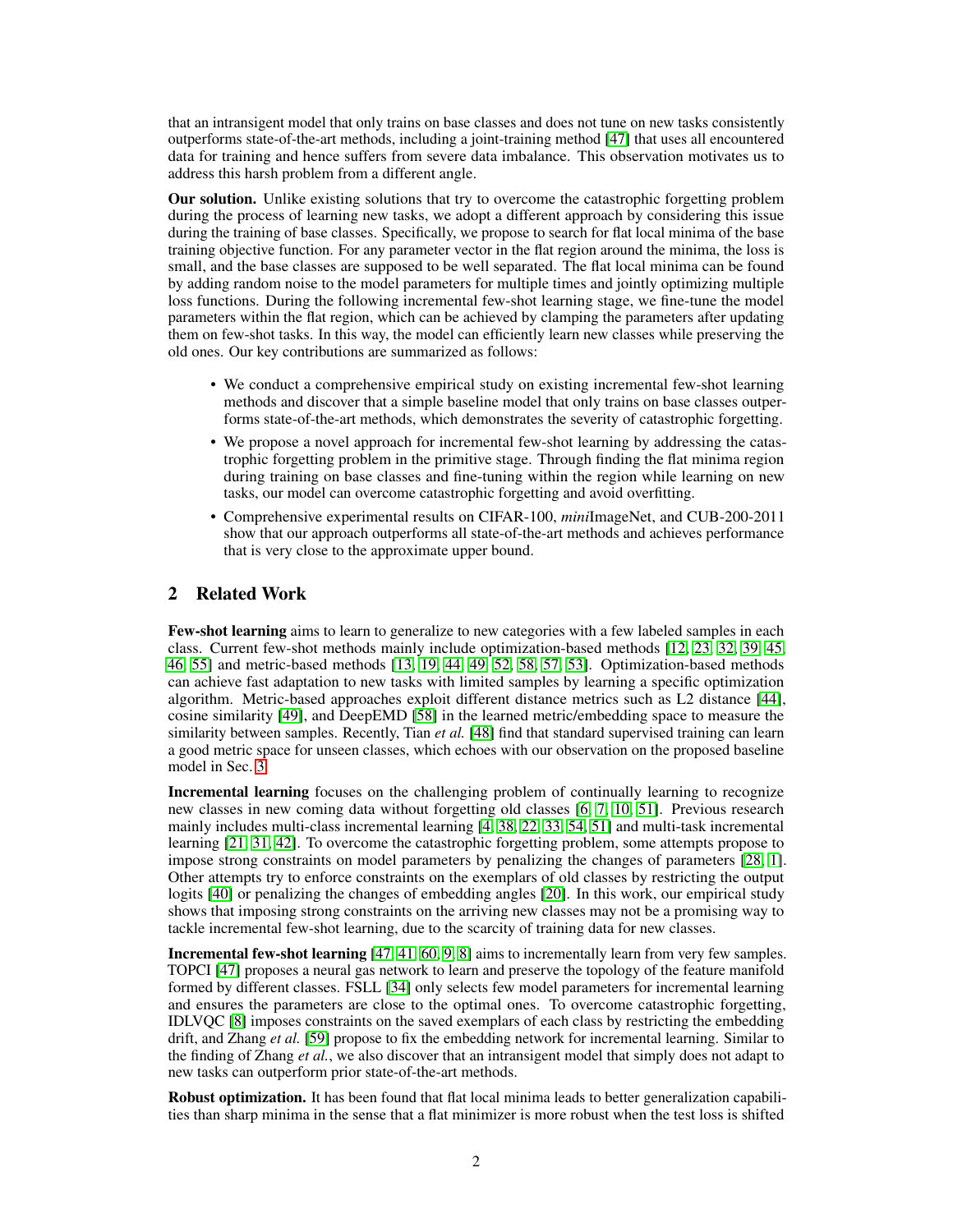due to random perturbations [\[18,](#page-11-8) [17,](#page-11-9) [24\]](#page-11-10). A substantial body of methods [\[2,](#page-10-11) [37,](#page-12-14) [11,](#page-10-12) [15\]](#page-11-11) have been proposed to optimize neural networks towards flat local minima. In this paper, we show that for incremental few-shot learning, finding flat minima in the base session and tuning the model within the flat region on new tasks can significantly mitigate catastrophic forgetting.

## <span id="page-2-0"></span>3 Severity of Catastrophic Forgetting in Incremental Few-Shot Learning

#### 3.1 Problem Statement

Incremental few-shot learning (IFL) aims to continually learn to recognize new classes with only few examples. Similar to incremental learning (IL), an IFL model is trained by a sequence of training sessions  $\{\mathcal{D}^1, \cdots, \mathcal{D}^t\}$ , where  $\mathcal{D}^t = \{z_i = (x_i^t, y_i^t)\}_i$  is the training data of session t and  $x_i^t$  is an example of class  $y_i^t \in C^t$  (the class set of session t). In IFL, the base session  $D^1$  usually contains a large number of classes with sufficient training data for each class, while the following sessions  $(t \ge 2)$  only have a small number of classes with few training samples per class, e.g.,  $\bar{\mathcal{D}}^t$  is often presented as an  $N$ -way K-shot task with small  $N$  and  $K$ . The key difference between IL and IFL is, for IL, sufficient training data is provided in each session. Similar to IL, in each training session t of IFL, the model has only access to the training data  $\mathcal{D}^t$  and possibly a small amount of saved exemplars from previous sessions. When the training of session  $t$  is completed, the model is evaluated on test samples from all encountered classes  $C = \bigcup_{i=1}^{t} C^i$ , where it is assumed that there is no overlap between the classes of different sessions, i.e.,  $\forall i, j$  and  $i \neq j$ ,  $\mathcal{C}^i \bigcap \mathcal{C}^j = \emptyset$ .

Catastrophic forgetting. IFL is undoubtedly a more challenging problem than IL due to the data scarcity setting. IL suffers from catastrophic forgetting, a well-known phenomenon and long-standing issue, which refers to the drastic drop in test performance on previous (old) classes, caused by the inaccessibility of old data in the current training session. Unfortunately, catastrophic forgetting is an even bigger issue for IFL, because data scarcity makes it difficult to adapt well to new tasks and learn new concepts, while the adaptation process could easily lead to the forgetting of base classes. In the following, we illustrate this point by evaluating a simple baseline model for IFL.

## 3.2 A Simple Baseline Model for IFL

We consider an intransigent model that simply does not adapt to new tasks. Particularly, the model only needs to be trained in the base session  $\mathcal{D}^1$  and is directly used for inference in all sessions.

**Training** ( $t = 1$ ). We train a feature extractor f parameterized by  $\phi$  with a fully-connected layer as classifier by minimizing the standard cross-entropy loss using the training examples of  $\mathcal{D}^1$ . The feature extractor f is fixed for the following sessions ( $t \geq 2$ ) without any fine-tuning on new classes.

Inference (test). In each session, the inference is conducted by a simple nearest class mean (NCM) classification algorithm [\[36\]](#page-12-15). Specifically, all the training and test samples are mapped to the embedding space of the feature extractor f, and Euclidean distance  $d(\cdot, \cdot)$  is used to measure the similarity between them. The classifier is given by

<span id="page-2-1"></span>
$$
c_k^* = \underset{c \in \mathcal{C}}{\operatorname{argmin}} d(f(x; \phi), p_c), \text{ where } p_c = \frac{1}{N_c} \sum_i \mathbb{1}(y_i = c) f(x_i; \phi), \tag{1}
$$

where  $C$  denotes all the encountered classes,  $p_c$  refers to the prototype of class  $c$  (the mean vector of all the training samples of class c in the embedding space), and  $N_c$  denotes the number of the training images of class  $c$ . Note that we *save* the prototypes of all classes in  $\mathcal{C}^t$  for later evaluation.

The baseline model outperforms state-of-the-art IFL and IL methods. We compare the above baseline model against state-of-the-art IFL methods including FSLL [\[34\]](#page-12-5), IDLVQC [\[8\]](#page-10-3) and TOPIC [\[47\]](#page-12-3), IL methods including Rebalance [\[20\]](#page-11-3) and iCarl [\[40\]](#page-12-1), and a joint-training method that uses all previously seen data including the base and the following few-shot tasks for training, for IFL. The performance is evaluated on miniImageNet, CIFAR-100, and CUB-200. We tune the methods re-implemented by us to the best performance. For the other methods, we use the results reported in the original papers. The experimental details are provided in Sec. [5.](#page-6-0) As shown in Fig. [1,](#page-3-0) the baseline model consistently outperforms all the compared methods including the joint-training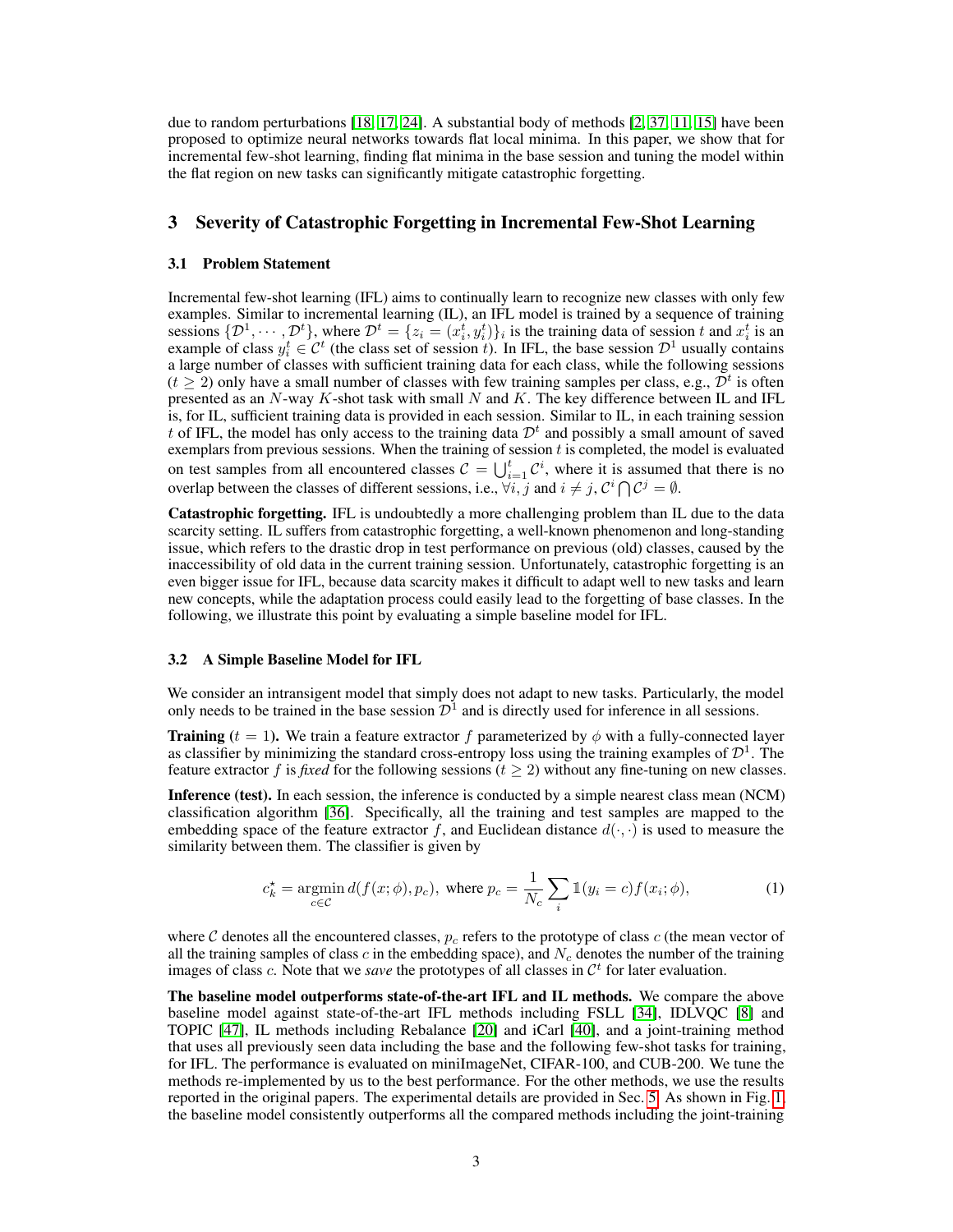

<span id="page-3-0"></span>Figure 1: Comparison of the proposed baseline model with state-of-the-art IFL and IL methods and the joint-training method.The baseline model outperforms all the other methods.

method (which suffers from severe data imbalance) on every dataset<sup>[3](#page-3-1)</sup>. The fact that an intransigent model performs best suggests that

- For IFL, preserving the old (base classes) may be more critical than adapting to the new. Due to data scarcity, the performance gain on new classes is limited and cannot make up for the significant performance drop on base classes.
- Prior works [\[47,](#page-12-3) [8,](#page-10-3) [34,](#page-12-5) [20,](#page-11-3) [40\]](#page-12-1) that enforce strong constraints on model parameters or exemplars during fine-tuning on new classes cannot effectively prevent catastrophic forgetting in IFL, indicating that actions may need to be taken in the base training stage.

# 4 Overcoming Catastrophic Forgetting in IFL by Finding Flat Minima

The goal of IFL is to preserve the old while adapting to the new efficiently. The results and analysis in Sec. [3](#page-2-0) suggest that it might be "a bit late" to try to prevent catastrophic forgetting in the few-shot learning sessions ( $t \geq 2$ ), which motivates us to consider this problem in the base training session.

**Overview of our approach.** To overcome catastrophic forgetting in IFL, we propose to find a b-flat  $(b > 0)$  local minima  $\theta^*$  of the base training objective function and then fine-tune the model within the flat region in later few-shot learning sessions. Specifically, for any parameter vector  $\theta$  in the flat region, i.e.,  $\theta^* - b \le \theta \le \theta^* + b$ , the risk (loss) of the base classes is minimized such that the classes are well separated in the embedding space of  $f_\theta$ . In the later incremental few-shot learning sessions  $(t \geq 2)$ , we fine-tune the model parameters within this region to learn new classes, i.e., to find

$$
\theta' = \arg\min_{\theta} \sum_{z \in \mathcal{D}^t} \mathcal{L}(z; \theta), \text{ s.t. } \theta^* - b \preceq \theta \preceq \theta^* + b.
$$

As such, the fine-tuned model  $\theta'$  can adapt to new classes while preserving the old ones. Also, due to the nature of few-shot learning, to avoid excessive training and overfitting, it suffices to tune the model in a relatively small region. A graphical illustration of our approach and prior arts, as well as the notions of sharp minima and flat minima, are presented in Fig. [2.](#page-4-0)

## 4.1 Searching for Flat Local Minima in the Base Training Stage

A formal definition of b-flat local minima is given as follows.

**Definition 1** (b-Flat Local Minima). *Given a real-valued objective function*  $\mathcal{L}(z;\theta)$ *, for any*  $b > 0$ *,*  $\theta^{\star}$  is a b-flat local minima of  $\mathcal{L}(z;\theta)$ , if the following conditions are satisfied.

- *Condition 1:*  $\mathcal{L}(z; \theta^*) = \mathcal{L}(z; \theta^* + \epsilon)$ *, where*  $-\mathbf{b} \preceq \epsilon \preceq \mathbf{b}$  *and*  $\mathbf{b}_i = b$ *.*
- *Condition 2: there exist*  $\mathbf{c}_1 \prec \theta^* b$  *and*  $\mathbf{c}_2 \succ \theta^* + b$ , *s.t.*  $\mathcal{L}(z;\theta) > \mathcal{L}(z;\theta^*)$ , *where*  ${\bf c}_1 \prec \theta \prec \theta^{\star} - b$  and  $\mathcal{L}(z; \theta^{\star}) < \mathcal{L}(z; \theta)$ , where  $\theta^{\star} + b \prec \theta \prec {\bf c}_2$ .

<span id="page-3-1"></span><sup>&</sup>lt;sup>3</sup>We notice that a similar observation is made in a newly released paper [\[59\]](#page-13-1).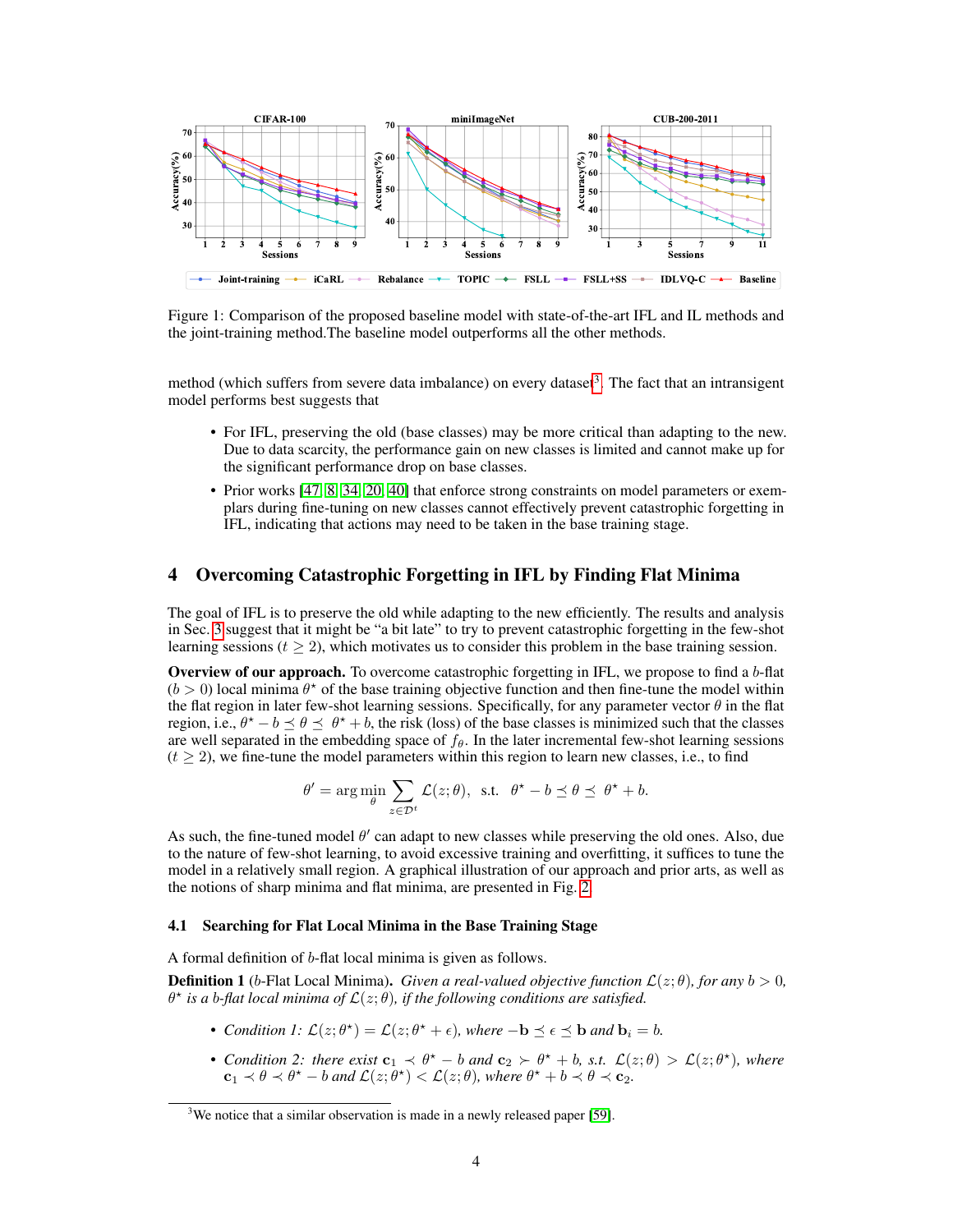

<span id="page-4-0"></span>Figure 2: Illustration of our approach and existing solutions.  $\rightarrow$  indicates the incremental learning steps on new classes.  $R_1$  and  $R_2$  respectively denote the loss of base classes before and after minimizing the loss of new classes. (a) SGD finds sharp minima in the base training. Directly tuning the model on new classes will result in a severe performance drop on base classes. (b) Enforcing strong constraints on parameters by penalizing parameter changes [\[1,](#page-10-10) [28,](#page-11-2) [34\]](#page-12-5) may still lead to a significant performance drop on base classes. (c) Finding flat local minima of base classes and clamping the parameters after trained on new classes to make them fall within the flat region can effectively mitigate catastrophic forgetting.

In practice, it is hard to find the flat local minima that strictly satisfies the above definition, which may not even exist. Hence, our goal is to find an approximately flat local minima of the base training objective function. To this end, we propose to add some small random noise to the model parameters. The noise can be added for multiple times to obtain similar but different loss functions, which will be optimized together to locate the flat minima region. The intuition is clear – the parameter vectors around the flat local minima also have small function values.

To formally state the idea, we assume that the model is parameterized by  $\theta = \{\phi, \psi\}$ , where  $\phi$ denotes the parameters of the embedding network and  $\psi$  denotes the parameters of the classifier. z denotes a labelled training sample. Denote the loss function by  $\mathcal{L}: \mathbb{R}^{d_z} \to \mathbb{R}$ . Our target is to minimize the expected loss function  $R: \mathbb{R}^d \to \mathbb{R}$  w.r.t. the joint distribution of data z and noise  $\epsilon$ , i.e.,

$$
R(\theta) = \int_{\mathbb{R}^{d_{\epsilon}}} \int_{\mathbb{R}^{d_{z}}} \mathcal{L}(z; \phi + \epsilon, \psi) \, dP(z) dP(\epsilon) = \mathbb{E}[\mathcal{L}(z; \phi + \epsilon, \psi)], \tag{2}
$$

<span id="page-4-3"></span>where  $P(z)$  is the data distribution and  $P(\epsilon)$  is the noise distribution, and z and  $\epsilon$  are independent. Since it is impossible to minimize the expected loss, we minimize its estimation, the empirical loss, which is given by

<span id="page-4-2"></span>
$$
\mathcal{L}(\theta) = \frac{1}{M} \sum_{j=1}^{M} \mathcal{L}_{base}(z; \phi + \epsilon_j, \psi), \text{ where}
$$
\n(3)

$$
\mathcal{L}_{base}(z; \phi + \epsilon_j, \psi) = \frac{1}{|\mathcal{D}^1|} \sum_{z \in \mathcal{D}^1} \mathcal{L}_{ce}(z; \phi + \epsilon_j, \psi) + \lambda \frac{1}{|\mathcal{C}^1|} \sum_{c \in \mathcal{C}^1} ||p_c - p_c^*||_2^2,
$$
 (4)

<span id="page-4-1"></span>where  $\epsilon_j$  is a noise vector sampled from  $P(\epsilon)$ , M is the sampling times,  $\mathcal{L}_{ce}(z; \phi + \epsilon_j, \psi)$  refers to the cross-entropy loss of a training sample z, and  $p_c$  and  $p_c^*$  are the class prototypes before and after injecting noise respectively. The first term of  $\mathcal{L}_{base}$  is designed to find the flat region where the parameters  $\phi$  of the embedding network can well separate the base classes. The second term enforces the class prototypes fixed within such region, which is designed to solve the prototype drift problem [\[54,](#page-13-11) [8\]](#page-10-3) (the class prototypes change after updating the network) in later incremental learning sessions such that the saved base class prototypes can be directly used for evaluation in later sessions.

#### <span id="page-4-4"></span>4.2 Incremental Few-shot Learning within the Flat Region

In the incremental few-shot learning sessions  $(t > 2)$ , we fine-tune the parameters  $\phi$  of the embedding network *within the flat region* to learn new classes. It is worth noting that while the flat region might be relatively small, it is enough for incremental few-shot learning. Because only few training samples are provided for each new class, to prevent overfitting in few-shot learning, excessive training should be avoided and only a small number of update iterations should be applied.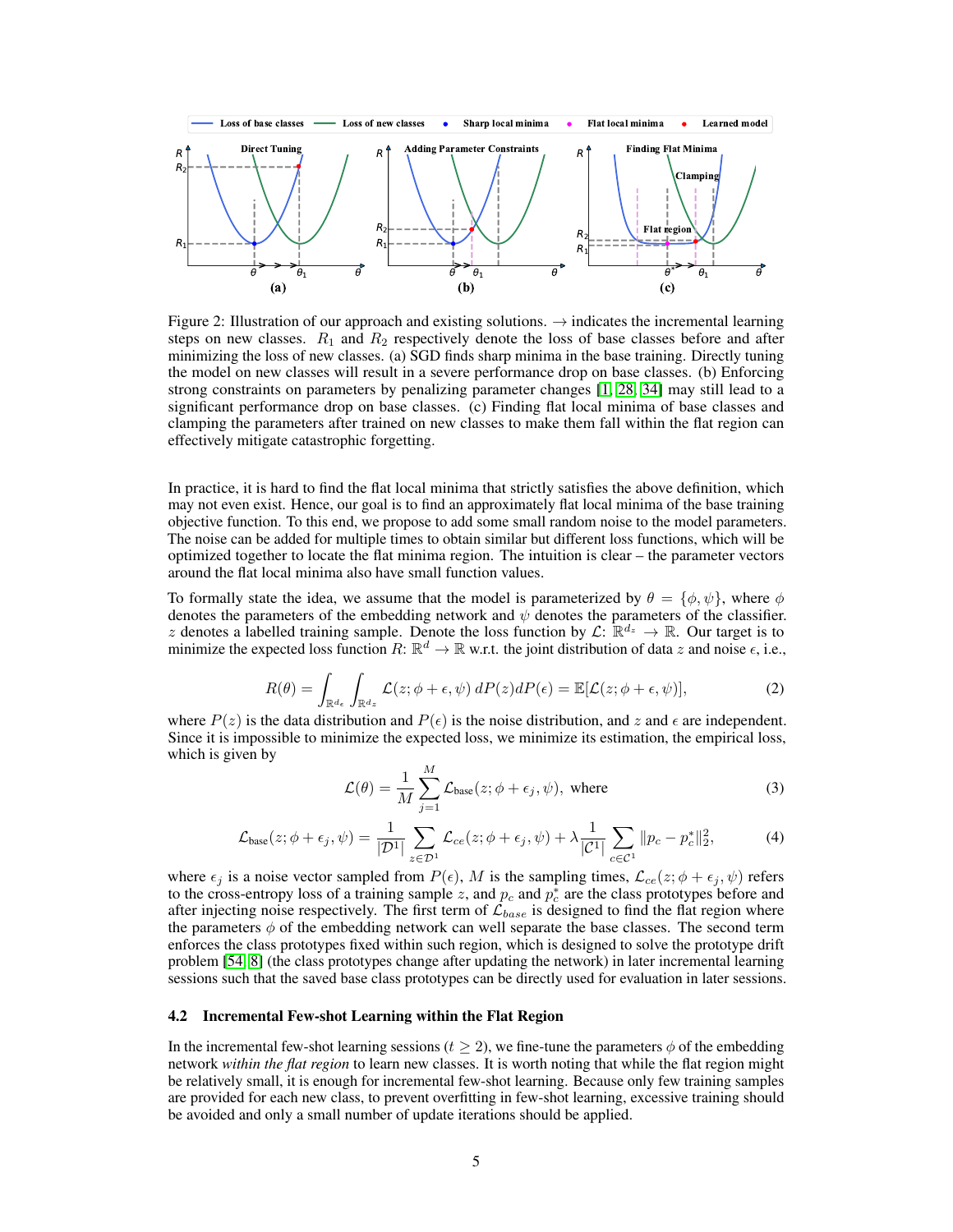## Algorithm 1: F2M

**Input:** the flat region bound b, randomly initialized  $\theta = {\phi, \psi}$ , the step sizes  $\alpha$  and  $\beta$ . // Training over base classes  $t = 1$ for epoch  $k = 1, 2, \dots$  do **for**  $j = 1, 2, ..., M$  **do** Sample a noise vector  $\epsilon_j \sim P(\epsilon)$ , s.t. −b  $\preceq \epsilon_j \preceq$  b; Add the noise to the parameters of the embedding network, i.e.,  $\theta = {\phi + \epsilon_j, \psi};$ Compute the base loss  $\mathcal{L}_{base}$  with Eq. [4;](#page-4-1) Reset the parameters, i.e.,  $\theta = {\phi, \psi}$ ; end Update  $\theta = \theta - \alpha \nabla \mathcal{L}(\theta)$  with the loss  $\mathcal L$  defined in Eq. [3.](#page-4-2) end Normalize and save the prototype of each base class; // Incremental learning  $t \geq 2$ Combine the training data  $\mathcal{D}^t$  and the exemplars saved in previous few-shot sessions  $2 \le t_e < t$ ; for epoch  $k = 1, 2, \dots$  do Compute the metric-based classification loss  $\mathcal{L}_m$  by Eq. [5;](#page-5-0) Update  $\phi = \phi - \beta \nabla \mathcal{L}_m(z; \phi);$ Clamp the parameters  $\phi$  to ensure they fall in the flat minima region;

#### end

Randomly select and save a few exemplars from the training data  $\mathcal{D}^t$ ; Normalize and save the prototype of each new class;

<span id="page-5-1"></span>**Output:** Model parameters  $\theta = {\phi, \psi}.$ 

We employ a metric-based classification algorithm with Euclidean distance to fine-tune the parameters. The loss function is defined as

<span id="page-5-0"></span>
$$
\mathcal{L}_m(z;\phi) = -\sum_{z \in \mathcal{D}} \sum_{c \in \mathcal{C}} \mathbb{1}(y=c) \log(\frac{e^{-d(p_c, f(x;\phi))}}{\sum_{c_k \in \mathcal{C}} e^{-d(p_{c_k}, f(x;\phi))}}), z
$$
(5)

where  $d(\cdot, \cdot)$  denotes Euclidean distance,  $p_c$  is the prototype of class  $c, C = \bigcup_{i=1}^{t} C^i$  refers to all encountered classes, and  $\mathcal{D} = \mathcal{D}^t \cup \mathcal{P}$  denotes the union of the current training data  $\mathcal{D}^t$  and the exemplar set  $\mathcal{P} = \{P_2, ..., P_{t-1}\}\$ , where  $P_{t_e}(2 \leq t_e < t)$  is the set of saved exemplars in session  $t_e$ . Note that the prototypes of new classes are computed by Eq. [1,](#page-2-1) and those of base classes are saved in the base session. After updating the embedding network parameters, we clamp them to ensure that they fall within the flat region, i.e.  $\phi^* - b \le \phi \le \phi^* + b$ , where  $\phi^*$  denotes the optimal parameter vector learned in the base session. After fine-tuning, we evaluate the model using the nearest class mean classifier as in Eq. [1,](#page-2-1) with previously saved prototypes and newly computed ones. The whole training process is described in Algorithm [1.](#page-5-1) Note that to calibrate the estimates of the classifier, we normalize all prototypes to make those of base classes and those of new classes have the same norm.

## <span id="page-5-2"></span>4.3 Convergence Analysis

Our aim is to find a flat region within which all parameter vectors work well. We then minimize the expected loss w.r.t. the joint distribution of noise  $\epsilon$  and data z. To approximate this expected loss, we sample from  $P(\epsilon)$  for multiple times in each iteration and optimize the objective function using stochastic gradient descent (SGD). Here, we provide theoretical guarantees for our method. Given the non-convex loss function in Eq. [3,](#page-4-2) we prove the convergence of our proposed method. The proof idea is inspired by the convergence analysis of SGD [\[3,](#page-10-13) [27\]](#page-11-12).

Formally, in each batch k, let  $z_k$  denote the batch data,  $\{\epsilon_j\}_{j=1}^M$  be the sampled noises, and  $\alpha_k$  be the step size. In the base training session, we update the model parameters as follows:

$$
\theta_{k+1} = \theta_k - \frac{\alpha_k}{M} \sum_{j=1}^{M} \nabla \mathcal{L}_{base}(z_k; \phi_k + \epsilon_j, \psi_k) = \theta_k - \frac{\alpha_k}{M} \sum_{j=1}^{M} g(z_k; \phi_k + \epsilon_j, \psi_k), \tag{6}
$$

where  $g(z_k; \phi_k + \epsilon_j, \psi_k) = \nabla \mathcal{L}_{base}(z_k; \phi_k + \epsilon_j, \psi_k)$  is the gradient. To formally analyze the convergence of our algorithm, we define the following assumptions.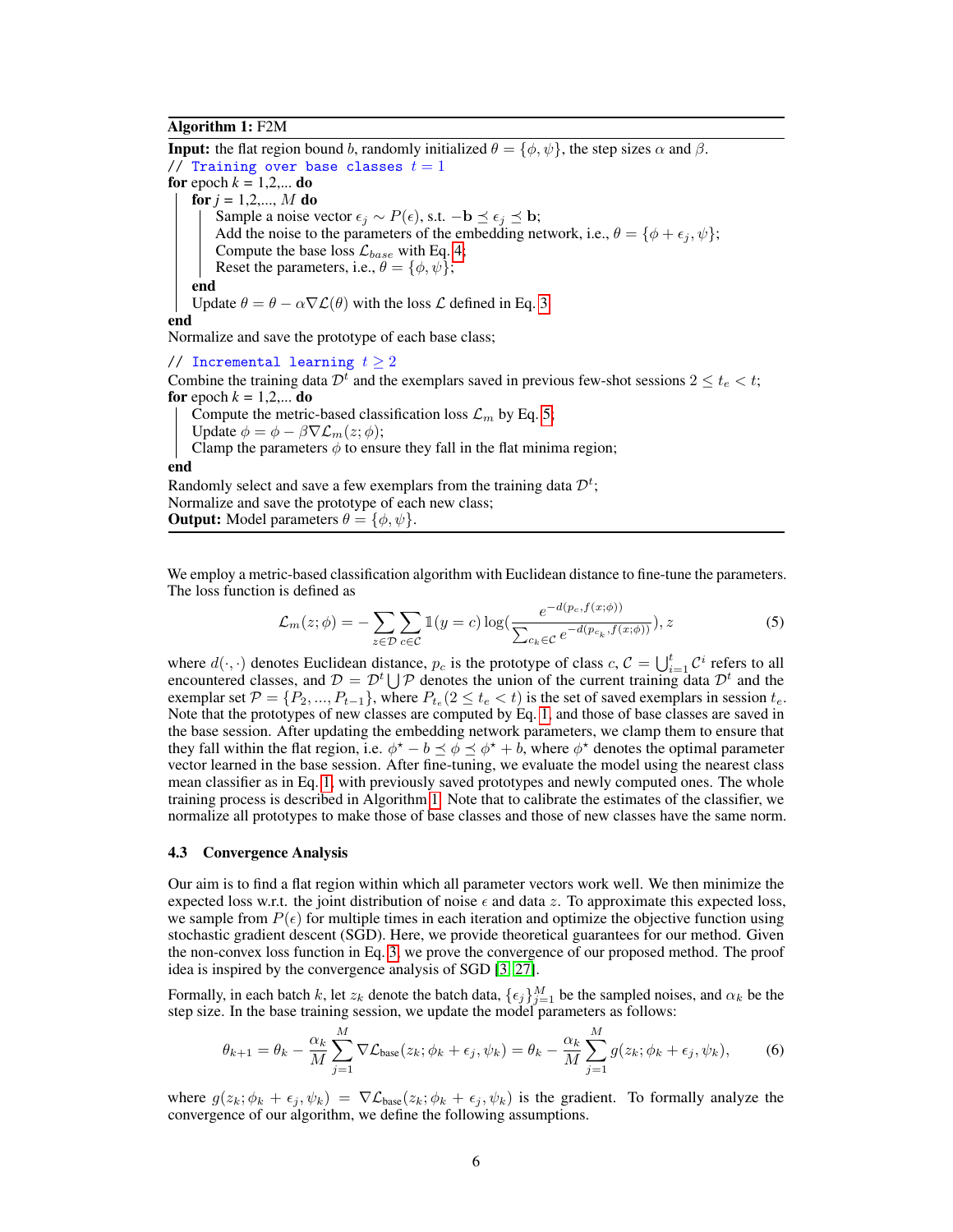<span id="page-6-1"></span>**Assumption 4.1** (L-smooth risk function). *The expected loss function*  $R : \mathbb{R}^d \to \mathbb{R}$  (Eq. [2\)](#page-4-3) *is continuously differentiable and L-smooth with constant* L > 0 *such that*

$$
\|\nabla R(\theta) - \nabla R(\theta')\|_2 \le L \|\theta - \theta'\|.\tag{7}
$$

This assumption is significant for the convergence analysis of gradient-based optimization algorithms, since it limits how fast the gradient of the loss function can change w.r.t. the parameter vector.

<span id="page-6-2"></span>Assumption 4.2. *The expected loss function satisfies the following conditions:*

- Condition 1: R is bounded below by a scalar  $R^*$ , given the sequence of parameters  $\{\theta_k\}$ .
- *Condition 2: For all*  $k \in \mathbb{N}$  *and*  $j \in [1, M]$ *,*

$$
\mathbb{E}_{z_k,\epsilon_j}[g(z_k;\phi_k+\epsilon_j,\psi_k)] = \nabla R(\theta_k). \tag{8}
$$

• *Condition 3: There exist scalars*  $m_1 \geq 0$  *and*  $m_2 \geq 0$ *, for all*  $k \in \mathbb{N}$  *and*  $j \in [1, M]$ *,* 

$$
\mathbb{V}_{z_k,\epsilon_j}[g(z_k;\phi_k+\epsilon_j,\psi_k)] \leq m_1 + m_2 \|\nabla R(\theta_k)\|_2^2. \tag{9}
$$

 $\mathbb{E}_{z_k, \epsilon_j}[\cdot]$  denotes the expectation w.r.t. the joint distribution of random variables  $z_k$  and  $\epsilon_j$ , and  $\mathbb{V}_{z_k,\epsilon_j}$ . denotes the variance. Condition 1 ensures that the expected loss R is bounded by a minimum value  $R^*$  during the updates, which is a natural and practical assumption. Condition 2 assumes that the gradient  $g(z_k; \phi_k + \epsilon_j, \psi_k)$  is an unbiased estimate of  $\nabla R(\theta_k)$ . This is a strict assumption made to simplify the proof, but it can be easily relaxed to a general and easily-met condition that there exist  $\mu_1 \ge \mu_2 > 0$  satisfying  $\|\mathbb{E}_{z_k, \epsilon_j}[g(z_k; \phi_k + \epsilon_j, \psi_k)]\|_2 \le \mu_1 \|\nabla R(\theta_k)\|_2$ and  $\nabla R(\theta_k)^T \mathbb{E}_{z_k,\epsilon_j}[g(z_k;\phi_k+\epsilon_j,\psi_k)] \geq \mu_2 \|\nabla R(\theta_k)\|_2^2$ . Therefore, the convergence can be proved in a similar way using the techniques presented in the Appendix. Condition 3 assumes the variance of the gradient  $g(z_k; \phi_k + \epsilon_i, \psi_k)$  cannot be arbitrarily large, which is also reasonable in practice. To facilitate later analysis, similar to [\[43\]](#page-12-16), we restrict the step sizes as follows.

<span id="page-6-3"></span>Assumption 4.3. *The learning rates satisfy:*

$$
\sum_{k=1}^{\infty} \alpha_k = \infty, \ \sum_{k=1}^{\infty} \alpha_k^2 < \infty. \tag{10}
$$

This assumption can be easily met, since in practice the learning rate  $\alpha_k$  is usually far less than 1 and decreases w.r.t. k. Based on the above assumptions, we can derive the following theorem.

Theorem 4.1. *Under assumptions [4.1,](#page-6-1) [4.2](#page-6-2) and [4.3,](#page-6-3) we further assume that the risk function* R *is twice differentiable, and that*  $\|\nabla R(\theta)\|_2^2$  *is*  $L_2$ *-smooth with constant*  $L_2 > 0$ *, then we have* 

$$
\lim_{k \to \infty} \mathbb{E}[\|\nabla R(\theta_k)\|_2^2] = 0.
$$
\n(11)

This theorem establishes the convergence of our algorithm. The proof is provided in Appendix A.1.

## <span id="page-6-0"></span>5 Experiments

In this section, we empirically evaluate our proposed method for incremental few-shot learning and demonstrate its effectiveness by comparison with state-of-the-art methods.

#### <span id="page-6-4"></span>5.1 Experimental Setup

Datasets. For CIFAR-100 and *mini*ImageNet, we randomly select 60 classes as the base classes and the remaining 40 classes as the new classes. In each incremental learning session, we construct 5-way 5-shot tasks by randomly picking 5 classes and sampling 5 examples for each class. For CUB-200-2011 with 200 classes, we select 100 classes as the base classes and 100 classes as the new ones. We test 10-way 5-shot tasks on this dataset.

Baselines. We compare our method F2M with 8 methods: the Baseline proposed in Sec. [3,](#page-2-0) a jointtraining method that uses all previously seen data including the base and the following few-shot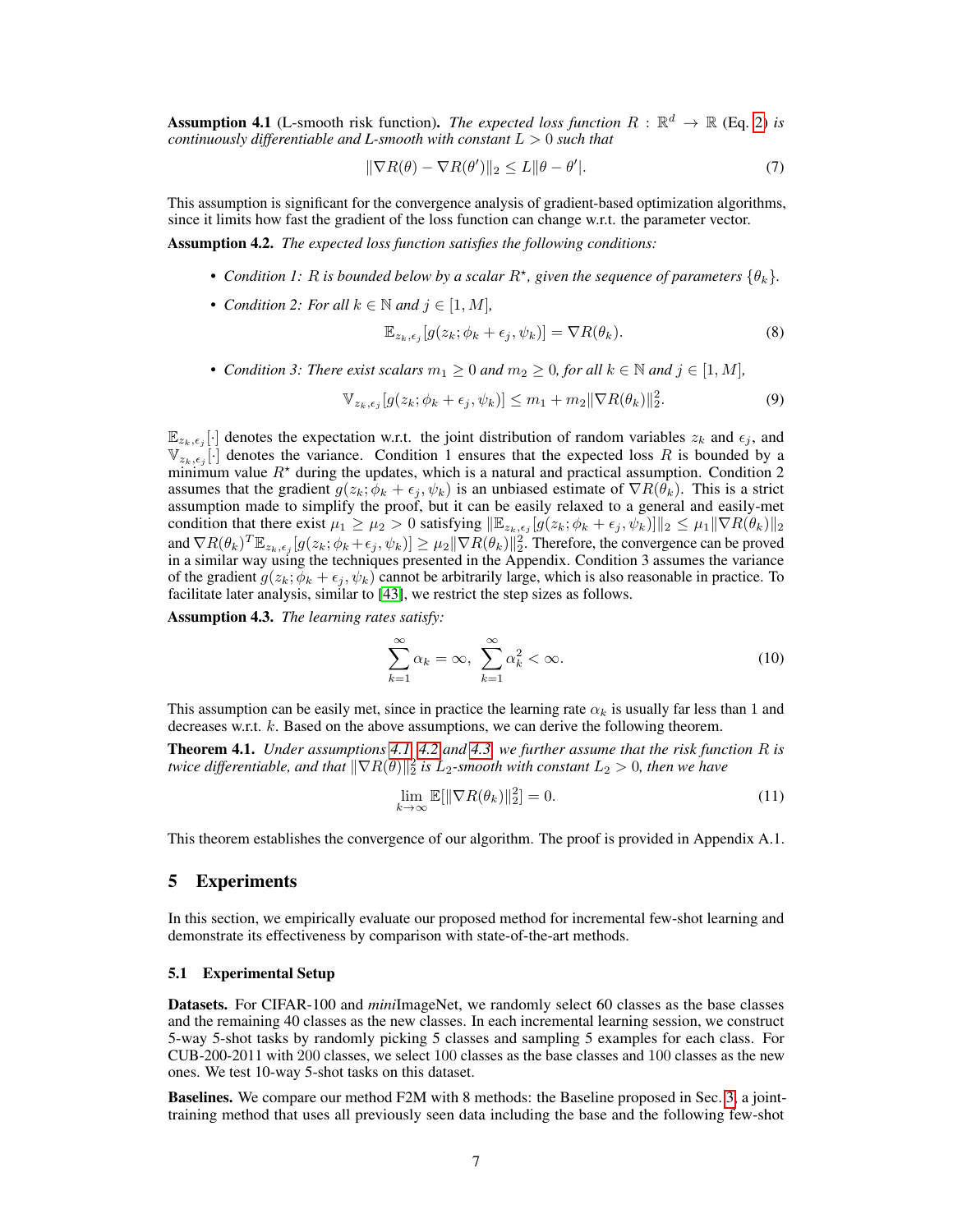<span id="page-7-0"></span>

| Method                    | sessions |                |       |       |       |       |       |       |       |          |  |  |
|---------------------------|----------|----------------|-------|-------|-------|-------|-------|-------|-------|----------|--|--|
|                           |          | $\overline{2}$ | 3     | 4     | 5     | 6     | 7     | 8     | 9     | with cRT |  |  |
| $cRT$ [25]*               | 65.18    | 63.89          | 60.20 | 57.23 | 53.71 | 50.39 | 48.77 | 47.29 | 45.28 |          |  |  |
| Joint-training*           | 65.18    | 61.45          | 57.36 | 53.68 | 50.84 | 47.33 | 44.79 | 42.62 | 40.08 | $-5.20$  |  |  |
| <b>Baseline</b>           | 65.18    | 61.67          | 58.61 | 55.11 | 51.86 | 49.43 | 47.60 | 45.64 | 43.83 | $-1.45$  |  |  |
| iCaRL $[40]$ <sup>*</sup> | 66.52    | 57.26          | 54.27 | 50.62 | 47.33 | 44.99 | 43.14 | 41.16 | 39.49 | $-5.79$  |  |  |
| Rebalance [20]*           | 66.66    | 61.42          | 57.29 | 53.02 | 48.85 | 45.68 | 43.06 | 40.56 | 38.35 | $-6.93$  |  |  |
| <b>FSLL</b> [34]*         | 65.18    | 56.24          | 54.55 | 51.61 | 49.11 | 47.27 | 45.35 | 43.95 | 42.22 | $-3.08$  |  |  |
| iCaRL [40]                | 64.10    | 53.28          | 41.69 | 34.13 | 27.93 | 25.06 | 20.41 | 15.48 | 13.73 | $-31.55$ |  |  |
| Rebalance [20]            | 64.10    | 53.05          | 43.96 | 36.97 | 31.61 | 26.73 | 21.23 | 16.78 | 13.54 | $-31.74$ |  |  |
| <b>TOPIC [47]</b>         | 64.10    | 55.88          | 47.07 | 45.16 | 40.11 | 36.38 | 33.96 | 31.55 | 29.37 | $-15.91$ |  |  |
| <b>FSLL</b> [34]          | 64.10    | 55.85          | 51.71 | 48.59 | 45.34 | 43.25 | 41.52 | 39.81 | 38.16 | $-7.12$  |  |  |
| <b>FSLL+SS</b> [34]       | 66.76    | 55.52          | 52.20 | 49.17 | 46.23 | 44.64 | 43.07 | 41.20 | 39.57 | $-5.71$  |  |  |
| F2M                       | 64.71    | 62.05          | 59.01 | 55.58 | 52.55 | 49.96 | 48.08 | 46.28 | 44.67 | $-0.61$  |  |  |

Table 1: Classification accuracy on CIFAR-100 for 5-way 5-shot incremental learning. <sup>\*</sup> indicates our re-implementation.

Table 2: Classification accuracy on *minilmageNet for 5*-way 5-shot incremental learning. <sup>∗</sup> indicates our re-implementation.

<span id="page-7-1"></span>

| <b>Method</b>             | sessions |       |       |       |       |       |       |       |       |          |  |  |
|---------------------------|----------|-------|-------|-------|-------|-------|-------|-------|-------|----------|--|--|
|                           | 1        | 2     | 3     | 4     | 5     | 6     | 7     | 8     | 9     | with cRT |  |  |
| $cRT$ [25]*               | 67.30    | 64.15 | 60.59 | 57.32 | 54.22 | 51.43 | 48.92 | 46.78 | 44.85 |          |  |  |
| Joint-training*           | 67.30    | 62.34 | 57.79 | 54.08 | 50.93 | 47.65 | 44.64 | 42.61 | 40.29 | $-4.56$  |  |  |
| <b>Baseline</b>           | 67.30    | 63.18 | 59.62 | 56.33 | 53.28 | 50.50 | 47.96 | 45.85 | 43.88 | $-0.97$  |  |  |
| iCaRL $[40]$ <sup>*</sup> | 67.35    | 59.91 | 55.64 | 52.60 | 49.43 | 46.73 | 44.13 | 42.17 | 40.29 | $-4.56$  |  |  |
| Rebalance [20]*           | 67.91    | 63.11 | 58.75 | 54.83 | 50.68 | 47.11 | 43.88 | 41.19 | 38.72 | $-6.13$  |  |  |
| <b>FSLL</b> [34]*         | 67.30    | 59.81 | 57.26 | 54.57 | 52.05 | 49.42 | 46.95 | 44.94 | 42.87 | $-1.11$  |  |  |
| iCaRL [40]                | 61.31    | 46.32 | 42.94 | 37.63 | 30.49 | 24.00 | 20.89 | 18.80 | 17.21 | $-27.64$ |  |  |
| Rebalance [20]            | 61.31    | 47.80 | 39.31 | 31.91 | 25.68 | 21.35 | 18.67 | 17.24 | 14.17 | $-30.68$ |  |  |
| <b>TOPIC [47]</b>         | 61.31    | 50.09 | 45.17 | 41.16 | 37.48 | 35.52 | 32.19 | 29.46 | 24.42 | $-20.43$ |  |  |
| <b>FSLL</b> [34]          | 66.48    | 61.75 | 58.16 | 54.16 | 51.10 | 48.53 | 46.54 | 44.20 | 42.28 | $-2.57$  |  |  |
| <b>FSLL+SS</b> [34]       | 68.85    | 63.14 | 59.24 | 55.23 | 52.24 | 49.65 | 47.74 | 45.23 | 43.92 | $-0.93$  |  |  |
| IDLVO-C [8]               | 64.77    | 59.87 | 55.93 | 52.62 | 49.88 | 47.55 | 44.83 | 43.14 | 41.84 | $-3.01$  |  |  |
| F2M                       | 67.28    | 63.80 | 60.38 | 57.06 | 54.08 | 51.39 | 48.82 | 46.58 | 44.65 | $-0.20$  |  |  |

tasks for training, the classifier re-training method (cRT) [\[25\]](#page-11-13) for long-tailed classification trained with all encountered data, iCaRL [\[40\]](#page-12-1), Rebalance [\[20\]](#page-11-3), TOPIC [\[47\]](#page-12-3), FSLL [\[34\]](#page-12-5), and IDLVQ-C [\[8\]](#page-10-3). For a fair comparison, we re-implement cRT [\[25\]](#page-11-13), iCaRL [\[40\]](#page-12-1), Rebalance [\[20\]](#page-11-3), FSLL [\[34\]](#page-12-5), and the joint-training method and tune them to their best performance. We also provide the results reported in the original papers for comparison. The results of TOPIC [\[47\]](#page-12-3) and IDLVQ-C [\[8\]](#page-10-3) are copied from the original papers. Note that for IL, joint-training is naturally the upper bound of incremental learning algorithms, however, for IFL, joint-training is not a good approximation of the upper bound because data imbalance makes the model perform significantly poorer on new classes (long-tailed classes). To address the data imbalance issue, we re-implement the cRT method as the *approximate upper bound*.

Experimental details. The experiments are conducted with NVIDIA GPU RTX3090 on CUDA 11.0. We randomly split each dataset into multiple tasks (sessions). For each dataset (with a fixed split), we run each algorithm for 10 times and report the mean accuracy. We adopt ResNet18 [\[16\]](#page-11-14) as the backbone network. For data augmentation, we use standard random crop and horizontal flip. In the base training stage, we select the last 4 or 8 convolution layers to inject noise, because these layers output higher-level feature representations. The flat region bound  $b$  is set as 0.01. We set the number of times for noise sampling as  $M = 2 \sim 4$ , since a larger M will increase the training time. In each incremental few-shot learning session, the total number of training epochs is 6, and the learning rate is 0.02. To verify the correctness of our implementation, we conduct experiments on incremental learning and compare our results to those reported on CIFAR-100 in Appendix A.3. More experiment details are provided in Appendix A.2.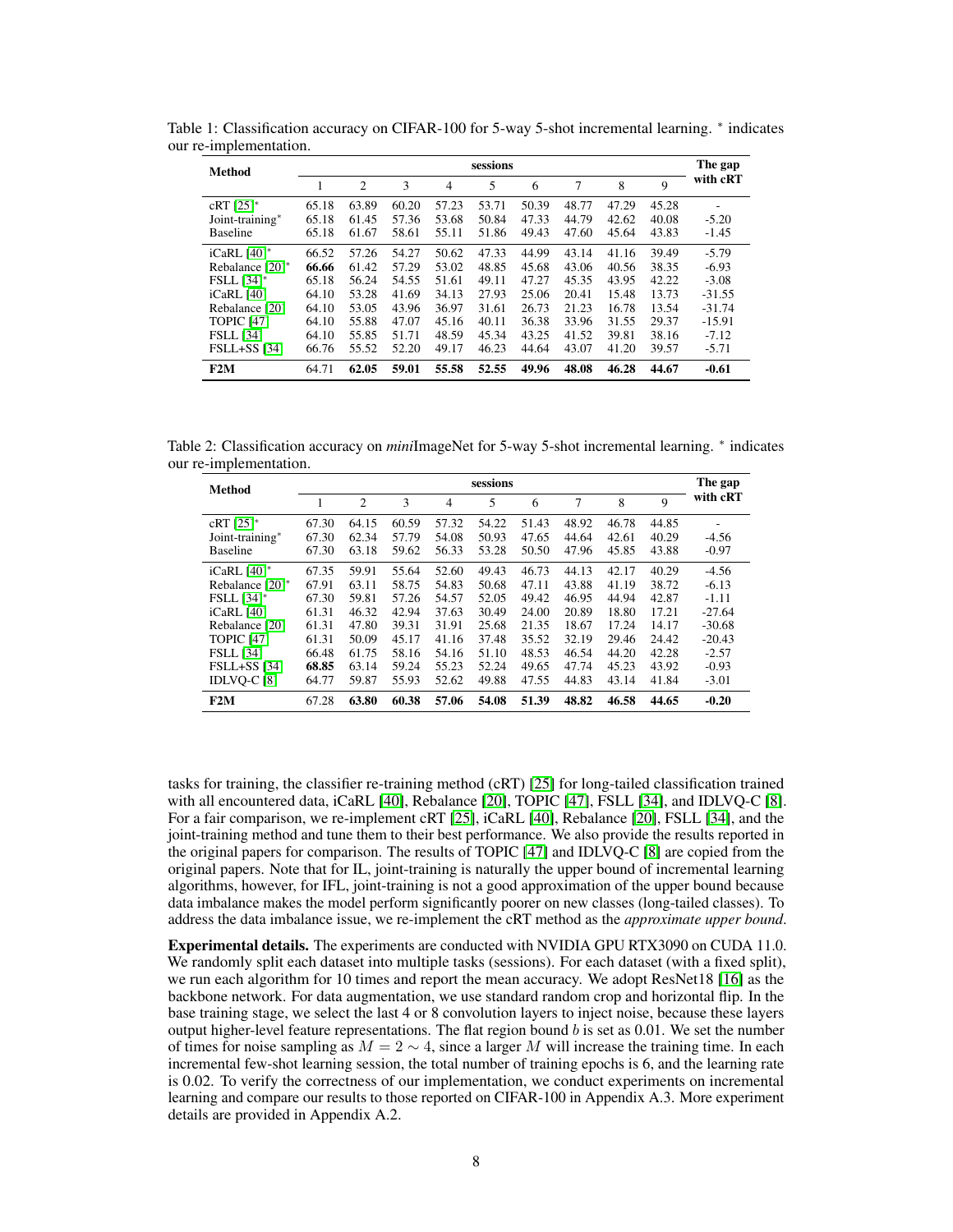| Method                    | sessions |                |       |       |       |       |       |       |       |       |       |                |
|---------------------------|----------|----------------|-------|-------|-------|-------|-------|-------|-------|-------|-------|----------------|
|                           |          | $\overline{c}$ | 3     | 4     | 5     | 6     | 7     | 8     | 9     | 10    | 11    | with cRT       |
| $cRT$ [25]*               | 80.83    | 78.51          | 76.12 | 73.93 | 71.46 | 68.96 | 67.73 | 66.75 | 64.22 | 62.53 | 61.08 | $\overline{a}$ |
| Joint-training*           | 80.83    | 77.57          | 74.11 | 70.75 | 68.52 | 65.97 | 64.58 | 62.22 | 60.18 | 58.49 | 56.78 | $-4.30$        |
| <b>Baseline</b>           | 80.87    | 77.15          | 74.46 | 72.26 | 69.47 | 67.18 | 65.62 | 63.68 | 61.30 | 59.72 | 58.12 | $-2.96$        |
| iCaRL $[40]$ <sup>*</sup> | 79.58    | 67.63          | 64.17 | 61.80 | 58.10 | 55.51 | 53.34 | 50.89 | 48.62 | 47.34 | 45.60 | $-15.48$       |
| Rebalance [20]*           | 80.94    | 70.32          | 62.96 | 57.19 | 51.06 | 46.70 | 44.03 | 40.15 | 36.75 | 34.88 | 32.09 | $-28.99$       |
| <b>FSLL</b> [34]*         | 80.83    | 77.38          | 72.37 | 71.84 | 67.51 | 65.30 | 63.75 | 61.16 | 59.05 | 58.03 | 55.82 | $-5.26$        |
| iCaRL [40]                | 68.68    | 52.65          | 48.61 | 44.16 | 36.62 | 29.52 | 27.83 | 26.26 | 24.01 | 23.89 | 21.16 | $-39.92$       |
| Rebalance [20]            | 68.68    | 57.12          | 44.21 | 28.78 | 26.71 | 25.66 | 24.62 | 21.52 | 20.12 | 20.06 | 19.87 | $-41.21$       |
| <b>TOPIC</b> [47]         | 68.68    | 62.49          | 54.81 | 49.99 | 45.25 | 41.40 | 38.35 | 35.36 | 32.22 | 28.31 | 26.28 | $-34.80$       |
| <b>FSLL</b> [34]          | 72.77    | 69.33          | 65.51 | 62.66 | 61.10 | 58.65 | 57.78 | 57.26 | 55.59 | 55.39 | 54.21 | $-6.87$        |
| $FSLL+SS$ [34]            | 75.63    | 71.81          | 68.16 | 64.32 | 62.61 | 60.10 | 58.82 | 58.70 | 56.45 | 56.41 | 55.82 | $-5.26$        |
| IDLVO-C [8]               | 77.37    | 74.72          | 70.28 | 67.13 | 65.34 | 63.52 | 62.10 | 61.54 | 59.04 | 58.68 | 57.81 | $-3.27$        |
| F2M                       | 81.07    | 78.16          | 75.57 | 72.89 | 70.86 | 68.17 | 67.01 | 65.26 | 63.36 | 61.76 | 60.26 | $-0.82$        |

<span id="page-8-0"></span>Table 3: Classification accuracy on CUB-200-2011 for 10-way 5-shot incremental learning.<sup>∗</sup> indicates our re-implementation.

Table 4: Comparison of the flatness of the local minima found by the Baseline and our F2M.

<span id="page-8-1"></span>

| <b>Method</b> | Indicator <i>I</i>     |                  | Variance $\sigma^2$ |                                                   |                  |  |
|---------------|------------------------|------------------|---------------------|---------------------------------------------------|------------------|--|
|               |                        |                  |                     | Training Set Testing Set Training Set Testing Set |                  |  |
|               | <b>Baseline</b><br>F2M | 0.2993<br>0.0506 | 0.4582<br>0.0800    | 0.1451<br>0.0296                                  | 0.2395<br>0.0334 |  |

#### 5.2 Comparison with the State-of-the-Art

F2M outperforms the state-of-the-art methods. The main results on CIFAR-100, miniImageNet and CUB-200-2011 are presented in Table [1,](#page-7-0) Table [2](#page-7-1) and Table [3](#page-8-0) respectively. Based on the experiment results, we have the following observations: 1) The Baseline introduced in Sec. [3](#page-2-0) outperforms the state-of-the-art approaches on all incremental sessions. 2) As expected, cRT consistently outperforms the Baseline up to 1% to 3% by considering the data imbalance problem and applying proper techniques to tackle the long-tailed classification problem to improve performance. Hence, it is reasonable to use cRT as the approximate upper bound of IFL. 3) Our F2M outperforms the state-ofthe-art methods and the Baseline. Moreover, the performance of F2M is very close to the approximate upper bound, i.e., the gap with cRT is only 0.2% in the last session on *mini*ImageNet. The results show that even with strong constraints [\[20,](#page-11-3) [40,](#page-12-1) [34\]](#page-12-5) and saved examplars of base classes [\[20,](#page-11-3) [40,](#page-12-1) [8\]](#page-10-3), current methods cannot effectively address the catastrophic forgetting problem. In contrast, finding flat minima seems a promising approach to overcome this harsh problem.

#### 5.3 Ablation Study and Analysis

Analysis on the flatness of local minima. Here, we verify that our method can find a more flat local minima than the Baseline. For a found local minima  $\theta^*$ , we measure its flatness as follows. We sample the noise for 1000 times. For each time, we inject the sampled noise to  $\theta^*$  and calculate the loss  $\mathcal{L}_i$ . Then, we adopt the indicator  $I = \frac{1}{1000} \sum_{i=1}^{1000} (\mathcal{L}_i - \mathcal{L}^*)^2$  and variance  $\sigma^2 = \frac{1}{1000} \sum_{i=1}^{1000} (\mathcal{L}_i - \overline{\mathcal{L}})^2$ to measure the flatness.  $\mathcal{L}^*$  denotes the loss of  $\theta^*$ , and  $\overline{\mathcal{L}}$  denotes the average loss of  $\{\mathcal{L}_i\}_{i=1}^{1000}$ . The values of the indicator and variance of F2M and the Baseline are presented in Table [4,](#page-8-1) which clearly demonstrate that our method can find a more flat local minima.

Ablation study on the designs of our method. Here, we study the effectiveness of each design of our method, including adding noise to the model parameters for finding b-flat local minima (FM) during the base training session, the prototype fixing term (PF) used in the base training objective (Eq. [4\)](#page-4-1), parameter clamping (PC) during incremental learning, and prototype normalization (PN). We conduct an ablation study by removing each component in turn and report the experimental results in Table [5.](#page-9-0)

*Finding* b*-flat local minima.* Standard supervised training with SGD as the optimizer tends to converge to a sharp local minima. It leads to a significant drop in performance because the loss changes quickly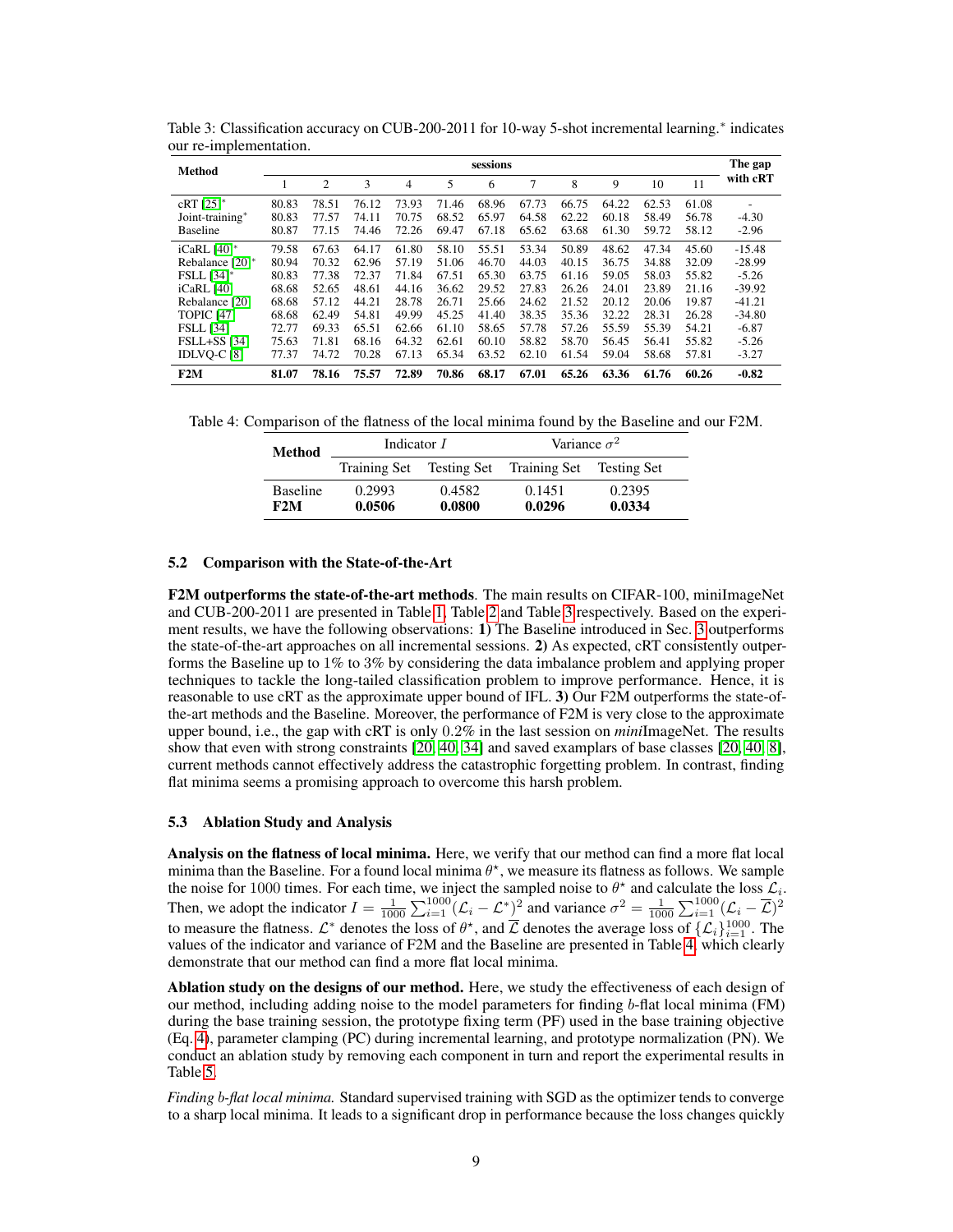<span id="page-9-0"></span>

| FM | PF | PC. | sessions<br><b>PN</b> |       |       |               |       |             |       |       |       | $PD \downarrow$ |       |
|----|----|-----|-----------------------|-------|-------|---------------|-------|-------------|-------|-------|-------|-----------------|-------|
|    |    |     |                       |       |       | $\mathcal{R}$ | 4     | 5.          | 6     | 7     | 8     |                 |       |
|    |    |     |                       | 65.18 | 60.83 | 53.13         | 43.57 | 23.75       | 10.76 | 08.26 | 07.24 | 06.45           | 58.73 |
|    |    |     |                       | 65.18 | 59.48 | 56.77         | 52.99 | 50.09       | 47.80 | 45.92 | 44.20 | 42.55           | 22.63 |
|    |    |     |                       | 64.71 | 59.54 | 53.03         | 45.09 | 41.68       | 39.04 | 38.64 | 37.19 | 36.01           | 28.70 |
|    |    |     |                       | 64.55 | 61.27 | 58.33         | 54.82 | 51.60       | 49.22 | 47.48 | 45.78 | 44.08           | 20.47 |
|    |    |     |                       | 64.71 | 61.75 | 58.80         | 55.33 | 52.27       | 49.75 | 47.72 | 46.01 | 44.43           | 20.28 |
|    |    |     |                       | 64.71 | 61.99 | 58.99         |       | 55.58 52.55 | 49.96 | 48.08 | 46.28 | 44.67           | 20.04 |

Table 5: Ablation study of our F2M on CIFAR-100. PD refers to the performance dropping rate.

Table 6: Study of the flat region bound b for 5-way 5-shot incremental learning on CIFAR-100. The top 3 results in each row are in boldface.

<span id="page-9-1"></span>

| <b>Session</b>                                                                                                           | The hyperparameter b             |                                  |                                  |                                  |                                  |                                  |  |  |  |  |
|--------------------------------------------------------------------------------------------------------------------------|----------------------------------|----------------------------------|----------------------------------|----------------------------------|----------------------------------|----------------------------------|--|--|--|--|
|                                                                                                                          | 0.0025                           | 0.005                            | 0.01                             | 0.02                             | 0.04                             | 0.08                             |  |  |  |  |
| Session 1 (60 bases classes)<br>Session 9 (All 100 classes)<br>Session 9 (60 base classes)<br>Session 9 (40 new classes) | 64.85<br>44.16<br>59.58<br>21.03 | 64.67<br>44.54<br>59.69<br>21.81 | 64.81<br>44.58<br>59.73<br>21.86 | 64.71<br>44.67<br>59.44<br>22.52 | 63.30<br>43.75<br>58.38<br>21.80 | 62.25<br>43.04<br>57.21<br>21.77 |  |  |  |  |

in the neighborhood of the sharp local minima. As shown in Table [5,](#page-9-0) even with parameter clamping during incremental learning, the performance still drops significantly. In contrast, restricting the parameters in a small flat region can mitigate the forgetting problem.

*Prototype fixing.* Without fixing the prototypes after injecting noise to selected layers during the process of finding local minima, i.e. removing the second term of Eq. [4,](#page-4-1) it is still possible to tune the model within the flat region to well separate base classes. However, the saved prototypes of base classes will become less accurate because the embeddings of the base samples suffer from semantic drift [\[54\]](#page-13-11). As shown in Table [5,](#page-9-0) it results in a performance drop of nearly 0.6%.

*Parameter clamping.* Parameter clamping restricts the model parameters to the b-flat region after incremental few-shot learning. Outside the b-flat region, the performance drops quickly. It can be seen from Table [5](#page-9-0) that removing parameter clamping leads to a significant drop in performance.

*Prototype normalization.* As mentioned in Sec. [4.2,](#page-4-4) we normalize the class prototypes to calibrate the estimates of the class mean classifier. The results in Table [5](#page-9-0) show the effectiveness of normalization, which helps to further improve the performance.

**Study of the flat region bound b.** We study the effect of the flat region bound b for 5-way 5-shot incremental learning on CIFAR-100. We report the test accuracy in session 1 (base session) and session 9 (last session) w.r.t. different b in Table [6.](#page-9-1) It can be seen that the best results are achieved for  $b \in [0.005, 0.02]$ . A larger b (e.g., 0.04 or 0.08) leads to a significant performance drop on base classes, even for those in session 1, indicating that there may not exist a large flat region around a good local minima. Meanwhile, a smaller  $b$  (e.g., 0.0025) results in a performance decline on new classes, due to the overly small capacity of the flat region. This illustrates the trade-off effect of b.

# <span id="page-9-2"></span>6 Conclusion

We have proposed a novel approach to overcome catastrophic forgetting in incremental few-shot learning by finding flat local minima of the objective function in the base training stage and then fine-tuning the model within the flat region on new tasks. Extensive experiments on benchmark datasets show that our model can effectively mitigate catastrophic forgetting and adapt to new classes. A limitation of our method is that it may not be suitable for medium- or high-shot tasks, since the flat region is relatively small, which limits the model capacity. However, it is still possible to adapt our core idea for incremental learning. For example, one can search for a less flat but wider local minima region in the base training stage and tune the model within this region during incremental learning sessions, where previous techniques such as elastic weight consolidation (EWC) [\[28\]](#page-11-2) can be used to constraint the model parameters. This could be an interesting direction for future research.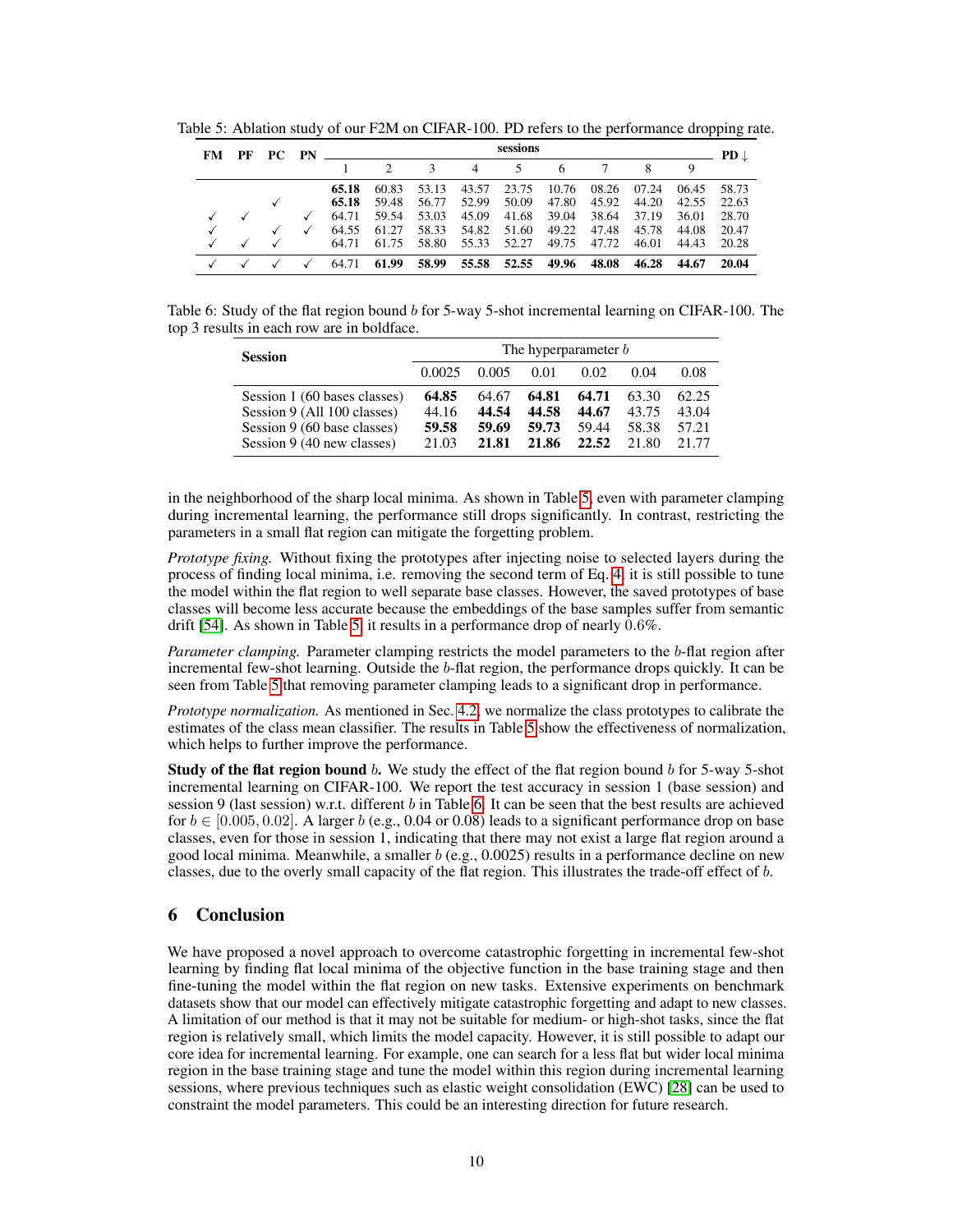## Acknowledgments and Disclosure of Funding

We would like to thank the anonymous reviewers for their insightful and helpful comments. This research was supported by the grant of DaSAIL project P0030935 funded by PolyU/UGC.

## References

- <span id="page-10-10"></span>[1] Rahaf Aljundi, Francesca Babiloni, Mohamed Elhoseiny, Marcus Rohrbach, and Tinne Tuytelaars. Memory aware synapses: Learning what (not) to forget. In *Proceedings of the European Conference on Computer Vision (ECCV)*, pages 139–154, 2018.
- <span id="page-10-11"></span>[2] Carlo Baldassi, Fabrizio Pittorino, and Riccardo Zecchina. Shaping the learning landscape in neural networks around wide flat minima. *Proc. Natl. Acad. Sci. USA*, 117(1):161–170, 2020.
- <span id="page-10-13"></span>[3] Léon Bottou, Frank E Curtis, and Jorge Nocedal. Optimization methods for large-scale machine learning. *Siam Review*, 60(2):223–311, 2018.
- <span id="page-10-4"></span>[4] Francisco M Castro, Manuel J Marín-Jiménez, Nicolás Guil, Cordelia Schmid, and Karteek Alahari. End-to-end incremental learning. In *Proceedings of the European conference on computer vision (ECCV)*, pages 233–248, 2018.
- <span id="page-10-0"></span>[5] Arslan Chaudhry, Puneet K Dokania, Thalaiyasingam Ajanthan, and Philip HS Torr. Riemannian walk for incremental learning: Understanding forgetting and intransigence. In *Proceedings of the European Conference on Computer Vision (ECCV)*, pages 532–547, 2018.
- <span id="page-10-7"></span>[6] Arslan Chaudhry, Marc'Aurelio Ranzato, Marcus Rohrbach, and Mohamed Elhoseiny. Efficient lifelong learning with a-gem. In *International Conference on Learning Representations*, 2018.
- <span id="page-10-8"></span>[7] Hung-Jen Chen, An-Chieh Cheng, Da-Cheng Juan, Wei Wei, and Min Sun. Mitigating forgetting in online continual learning via instance-aware parameterization. *Advances in Neural Information Processing Systems*, 33, 2020.
- <span id="page-10-3"></span>[8] Kuilin Chen and Chi-Guhn Lee. Incremental few-shot learning via vector quantization in deep embedded space. In *International Conference on Learning Representations*, 2021.
- <span id="page-10-2"></span>[9] Ali Cheraghian, Shafin Rahman, Pengfei Fang, Soumava Kumar Roy, Lars Petersson, and Mehrtash Harandi. Semantic-aware knowledge distillation for few-shot class-incremental learning. In *Proceedings of the IEEE/CVF Conference on Computer Vision and Pattern Recognition*, pages 2534–2543, 2021.
- <span id="page-10-9"></span>[10] Prithviraj Dhar, Rajat Vikram Singh, Kuan-Chuan Peng, Ziyan Wu, and Rama Chellappa. Learning without memorizing. In *Proceedings of the IEEE/CVF Conference on Computer Vision and Pattern Recognition (CVPR)*, June 2019.
- <span id="page-10-12"></span>[11] Gintare Karolina Dziugaite and Daniel M. Roy. Computing nonvacuous generalization bounds for deep (stochastic) neural networks with many more parameters than training data. In Gal Elidan, Kristian Kersting, and Alexander T. Ihler, editors, *Proceedings of the Thirty-Third Conference on Uncertainty in Artificial Intelligence, UAI 2017, Sydney, Australia, August 11-15, 2017*. AUAI Press, 2017.
- <span id="page-10-5"></span>[12] Chelsea Finn, Pieter Abbeel, and Sergey Levine. Model-agnostic meta-learning for fast adaptation of deep networks. In *International Conference on Machine Learning*, pages 1126–1135. PMLR, 2017.
- <span id="page-10-6"></span>[13] Spyros Gidaris and Nikos Komodakis. Dynamic few-shot visual learning without forgetting. In *Proceedings of the IEEE Conference on Computer Vision and Pattern Recognition*, pages 4367–4375, 2018.
- <span id="page-10-1"></span>[14] Ian J Goodfellow, Mehdi Mirza, Da Xiao, Aaron Courville, and Yoshua Bengio. An empirical investigation of catastrophic forgetting in gradient-based neural networks. *arXiv preprint arXiv:1312.6211*, 2013.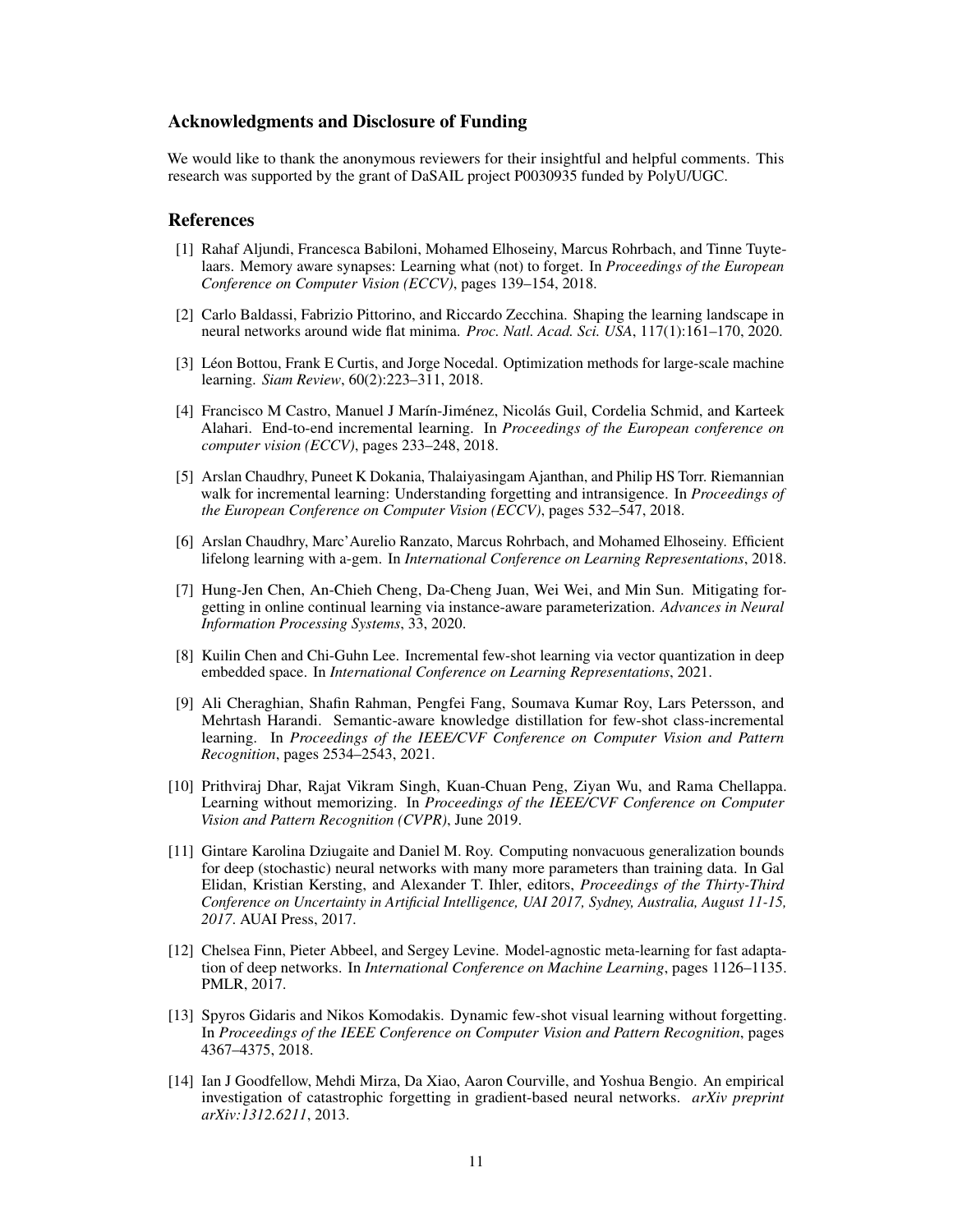- <span id="page-11-11"></span>[15] Haowei He, Gao Huang, and Yang Yuan. Asymmetric valleys: Beyond sharp and flat local minima. In Hanna M. Wallach, Hugo Larochelle, Alina Beygelzimer, Florence d'Alché-Buc, Emily B. Fox, and Roman Garnett, editors, *Advances in Neural Information Processing Systems 32: Annual Conference on Neural Information Processing Systems 2019, NeurIPS 2019, December 8-14, 2019, Vancouver, BC, Canada*, pages 2549–2560, 2019.
- <span id="page-11-14"></span>[16] Kaiming He, Xiangyu Zhang, Shaoqing Ren, and Jian Sun. Deep residual learning for image recognition. In *Proceedings of the IEEE conference on computer vision and pattern recognition*, pages 770–778, 2016.
- <span id="page-11-9"></span>[17] Geoffrey E. Hinton and Drew van Camp. Keeping the neural networks simple by minimizing the description length of the weights. In Lenny Pitt, editor, *Proceedings of the Sixth Annual ACM Conference on Computational Learning Theory, COLT 1993, Santa Cruz, CA, USA, July 26-28, 1993*, pages 5–13. ACM, 1993.
- <span id="page-11-8"></span>[18] Sepp Hochreiter and Jürgen Schmidhuber. Simplifying neural nets by discovering flat minima. In Gerald Tesauro, David S. Touretzky, and Todd K. Leen, editors, *Advances in Neural Information Processing Systems 7, [NIPS Conference, Denver, Colorado, USA, 1994]*, pages 529–536. MIT Press, 1994.
- <span id="page-11-5"></span>[19] Ruibing Hou, Hong Chang, Bingpeng Ma, Shiguang Shan, and Xilin Chen. Cross attention network for few-shot classification. In *Proceedings of the 33rd International Conference on Neural Information Processing Systems*, pages 4003–4014, 2019.
- <span id="page-11-3"></span>[20] Saihui Hou, Xinyu Pan, Chen Change Loy, Zilei Wang, and Dahua Lin. Learning a unified classifier incrementally via rebalancing. In *Proceedings of the IEEE/CVF Conference on Computer Vision and Pattern Recognition*, pages 831–839, 2019.
- <span id="page-11-7"></span>[21] Wenpeng Hu, Zhou Lin, Bing Liu, Chongyang Tao, Zhengwei Tao, Jinwen Ma, Dongyan Zhao, and Rui Yan. Overcoming catastrophic forgetting for continual learning via model adaptation. In *International Conference on Learning Representations*, 2018.
- <span id="page-11-6"></span>[22] Xinting Hu, Kaihua Tang, Chunyan Miao, Xian-Sheng Hua, and Hanwang Zhang. Distilling causal effect of data in class-incremental learning. In *Proceedings of the IEEE/CVF Conference on Computer Vision and Pattern Recognition*, pages 3957–3966, 2021.
- <span id="page-11-4"></span>[23] Muhammad Abdullah Jamal and Guo-Jun Qi. Task agnostic meta-learning for few-shot learning. In *Proceedings of the IEEE/CVF Conference on Computer Vision and Pattern Recognition*, pages 11719–11727, 2019.
- <span id="page-11-10"></span>[24] Yiding Jiang\*, Behnam Neyshabur\*, Hossein Mobahi, Dilip Krishnan, and Samy Bengio. Fantastic generalization measures and where to find them. In *International Conference on Learning Representations*, 2020.
- <span id="page-11-13"></span>[25] Bingyi Kang, Saining Xie, Marcus Rohrbach, Zhicheng Yan, Albert Gordo, Jiashi Feng, and Yannis Kalantidis. Decoupling representation and classifier for long-tailed recognition. In *International Conference on Learning Representations*, 2019.
- <span id="page-11-1"></span>[26] Ronald Kemker and Christopher Kanan. Fearnet: Brain-inspired model for incremental learning. In *International Conference on Learning Representations*, 2018.
- <span id="page-11-12"></span>[27] J. Kiefer and J. Wolfowitz. Stochastic estimation of the maximum of a regression function. *Annals of Mathematical Statistics*, 23:462–466, 1952.
- <span id="page-11-2"></span>[28] James Kirkpatrick, Razvan Pascanu, Neil Rabinowitz, Joel Veness, Guillaume Desjardins, Andrei A Rusu, Kieran Milan, John Quan, Tiago Ramalho, Agnieszka Grabska-Barwinska, et al. Overcoming catastrophic forgetting in neural networks. *Proceedings of the national academy of sciences*, 114(13):3521–3526, 2017.
- <span id="page-11-15"></span>[29] Alex Krizhevsky et al. Learning multiple layers of features from tiny images. 2009.
- <span id="page-11-0"></span>[30] Ilja Kuzborskij, Francesco Orabona, and Barbara Caputo. From n to n+ 1: Multiclass transfer incremental learning. In *Proceedings of the IEEE Conference on Computer Vision and Pattern Recognition*, pages 3358–3365, 2013.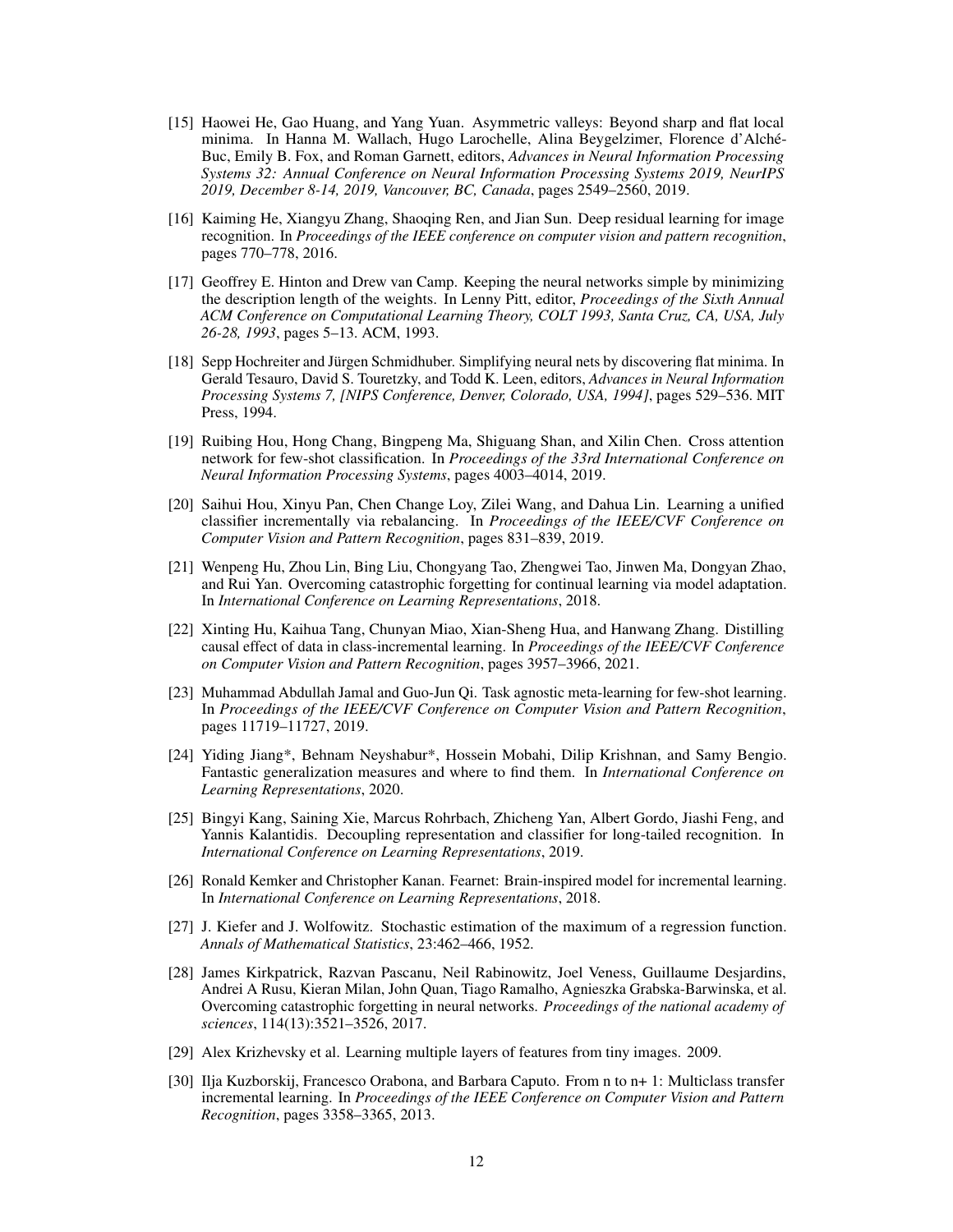- <span id="page-12-0"></span>[31] Zhizhong Li and Derek Hoiem. Learning without forgetting. *IEEE transactions on pattern analysis and machine intelligence*, 40(12):2935–2947, 2017.
- <span id="page-12-6"></span>[32] Yaoyao Liu, Bernt Schiele, and Qianru Sun. An ensemble of epoch-wise empirical bayes for few-shot learning. In *European Conference on Computer Vision*, pages 404–421. Springer, 2020.
- <span id="page-12-12"></span>[33] Yaoyao Liu, Yuting Su, An-An Liu, Bernt Schiele, and Qianru Sun. Mnemonics training: Multiclass incremental learning without forgetting. In *Proceedings of the IEEE/CVF Conference on Computer Vision and Pattern Recognition*, pages 12245–12254, 2020.
- <span id="page-12-5"></span>[34] Pratik Mazumder, Pravendra Singh, and Piyush Rai. Few-shot lifelong learning. In *Proceedings of the AAAI Conference on Artificial Intelligence*, volume 35, pages 2337–2345, 2021.
- <span id="page-12-2"></span>[35] Michael McCloskey and Neal J Cohen. Catastrophic interference in connectionist networks: The sequential learning problem. In *Psychology of learning and motivation*, volume 24, pages 109–165. Elsevier, 1989.
- <span id="page-12-15"></span>[36] Thomas Mensink, Jakob Verbeek, Florent Perronnin, and Gabriela Csurka. Distance-based image classification: Generalizing to new classes at near-zero cost. *IEEE transactions on pattern analysis and machine intelligence*, 35(11):2624–2637, 2013.
- <span id="page-12-14"></span>[37] Fabrizio Pittorino, Carlo Lucibello, Christoph Feinauer, Gabriele Perugini, Carlo Baldassi, Elizaveta Demyanenko, and Riccardo Zecchina. Entropic gradient descent algorithms and wide flat minima. In *International Conference on Learning Representations*, 2021.
- <span id="page-12-11"></span>[38] Jathushan Rajasegaran, Salman Khan, Munawar Hayat, Fahad Shahbaz Khan, and Mubarak Shah. itaml: An incremental task-agnostic meta-learning approach. In *Proceedings of the IEEE/CVF Conference on Computer Vision and Pattern Recognition*, pages 13588–13597, 2020.
- <span id="page-12-7"></span>[39] Sachin Ravi and Hugo Larochelle. Optimization as a model for few-shot learning. 2016.
- <span id="page-12-1"></span>[40] Sylvestre-Alvise Rebuffi, Alexander Kolesnikov, Georg Sperl, and Christoph H Lampert. icarl: Incremental classifier and representation learning. In *Proceedings of the IEEE conference on Computer Vision and Pattern Recognition*, pages 2001–2010, 2017.
- <span id="page-12-4"></span>[41] Mengye Ren, Renjie Liao, Ethan Fetaya, and Richard S Zemel. Incremental few-shot learning with attention attractor networks. In *Proceedings of the 33rd International Conference on Neural Information Processing Systems*, pages 5275–5285, 2019.
- <span id="page-12-13"></span>[42] Matthew Riemer, Ignacio Cases, Robert Ajemian, Miao Liu, Irina Rish, Yuhai Tu, and Gerald Tesauro. Learning to learn without forgetting by maximizing transfer and minimizing interference. In *International Conference on Learning Representations*, 2018.
- <span id="page-12-16"></span>[43] H. Robbins. A stochastic approximation method. *Annals of Mathematical Statistics*, 22:400–407, 2007.
- <span id="page-12-10"></span>[44] Jake Snell, Kevin Swersky, and Richard Zemel. Prototypical networks for few-shot learning. In *Proceedings of the 31st International Conference on Neural Information Processing Systems*, pages 4080–4090, 2017.
- <span id="page-12-8"></span>[45] Qianru Sun, Yaoyao Liu, Zhaozheng Chen, Tat-Seng Chua, and Bernt Schiele. Meta-transfer learning through hard tasks. *IEEE Transactions on Pattern Analysis and Machine Intelligence*, 2020.
- <span id="page-12-9"></span>[46] Qianru Sun, Yaoyao Liu, Tat-Seng Chua, and Bernt Schiele. Meta-transfer learning for fewshot learning. In *Proceedings of the IEEE/CVF Conference on Computer Vision and Pattern Recognition*, pages 403–412, 2019.
- <span id="page-12-3"></span>[47] Xiaoyu Tao, Xiaopeng Hong, Xinyuan Chang, Songlin Dong, Xing Wei, and Yihong Gong. Few-shot class-incremental learning. In *Proceedings of the IEEE/CVF Conference on Computer Vision and Pattern Recognition*, pages 12183–12192, 2020.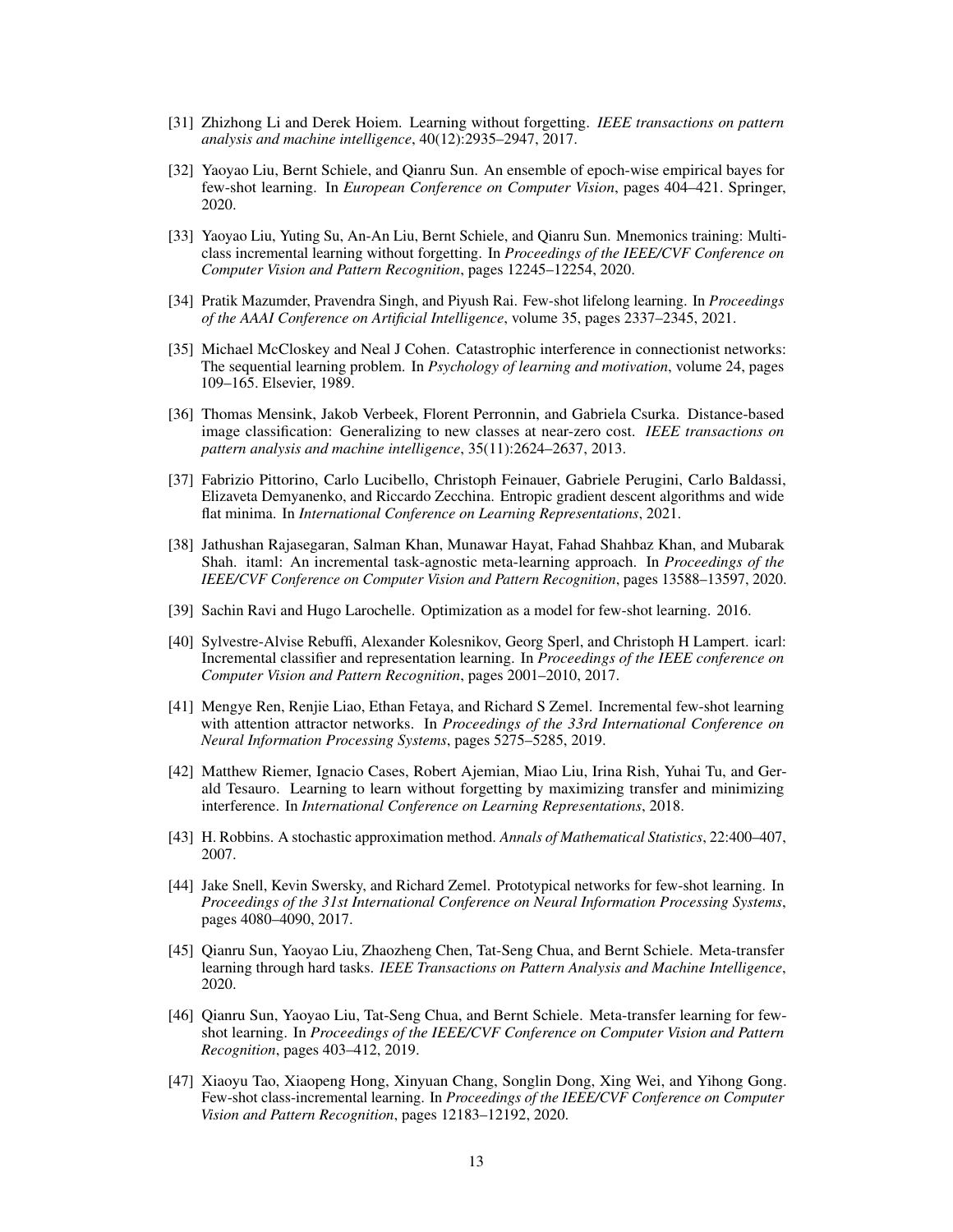- <span id="page-13-9"></span>[48] Yonglong Tian, Yue Wang, Dilip Krishnan, Joshua B Tenenbaum, and Phillip Isola. Rethinking few-shot image classification: a good embedding is all you need? In *Computer Vision–ECCV 2020: 16th European Conference, Glasgow, UK, August 23–28, 2020, Proceedings, Part XIV 16*, pages 266–282. Springer, 2020.
- <span id="page-13-4"></span>[49] Oriol Vinyals, Charles Blundell, Timothy Lillicrap, Koray Kavukcuoglu, and Daan Wierstra. Matching networks for one shot learning. In *Proceedings of the 30th International Conference on Neural Information Processing Systems*, pages 3637–3645, 2016.
- <span id="page-13-12"></span>[50] Peter Welinder, Steve Branson, Takeshi Mita, Catherine Wah, Florian Schroff, Serge Belongie, and Pietro Perona. Caltech-ucsd birds 200. 2010.
- <span id="page-13-10"></span>[51] Qianru Sun Yaoyao Liu, Bernt Schiele. Adaptive aggregation networks for class-incremental learning. In *Proceedings of the IEEE/CVF Conference on Computer Vision and Pattern Recognition (CVPR)*, 2021.
- <span id="page-13-5"></span>[52] Han-Jia Ye, Hexiang Hu, and De-Chuan Zhan. Learning adaptive classifiers synthesis for generalized few-shot learning. *International Journal of Computer Vision*, pages 1–24, 2021.
- <span id="page-13-8"></span>[53] Han-Jia Ye, Hexiang Hu, De-Chuan Zhan, and Fei Sha. Few-shot learning via embedding adaptation with set-to-set functions. In *Proceedings of the IEEE/CVF Conference on Computer Vision and Pattern Recognition*, pages 8808–8817, 2020.
- <span id="page-13-11"></span>[54] Lu Yu, Bartlomiej Twardowski, X. Liu, Luis Herranz, Kai Wang, Yong mei Cheng, Shangling Jui, and Joost van de Weijer. Semantic drift compensation for class-incremental learning. *2020 IEEE/CVF Conference on Computer Vision and Pattern Recognition (CVPR)*, pages 6980–6989, 2020.
- <span id="page-13-3"></span>[55] Zhongqi Yue, Hanwang Zhang, Qianru Sun, and Xian-Sheng Hua. Interventional few-shot learning. *Advances in Neural Information Processing Systems*, 33, 2020.
- <span id="page-13-2"></span>[56] Friedemann Zenke, Ben Poole, and Surya Ganguli. Continual learning through synaptic intelligence. In *International Conference on Machine Learning*, pages 3987–3995. PMLR, 2017.
- <span id="page-13-7"></span>[57] Chi Zhang, Yujun Cai, Guosheng Lin, and Chunhua Shen. Deepemd: Differentiable earth mover's distance for few-shot learning. *arXiv e-prints*, pages arXiv–2003, 2020.
- <span id="page-13-6"></span>[58] Chi Zhang, Yujun Cai, Guosheng Lin, and Chunhua Shen. Deepemd: Few-shot image classification with differentiable earth mover's distance and structured classifiers. In *Proceedings of the IEEE/CVF Conference on Computer Vision and Pattern Recognition*, pages 12203–12213, 2020.
- <span id="page-13-1"></span>[59] Chi Zhang, Nan Song, Guosheng Lin, Yun Zheng, Pan Pan, and Yinghui Xu. Few-shot incremental learning with continually evolved classifiers. In *Proceedings of the IEEE/CVF Conference on Computer Vision and Pattern Recognition*, pages 12455–12464, 2021.
- <span id="page-13-0"></span>[60] Hanbin Zhao, Yongjian Fu, Mintong Kang, Q Tian, F Wu, and X Li. Mgsvf: Multi-grained slow vs. fast framework for few-shot class-incremental learning. *arXiv preprint arXiv:2006.15524*.

# **Checklist**

- 1. For all authors...
	- (a) Do the main claims made in the abstract and introduction accurately reflect the paper's contributions and scope? [Yes]
	- (b) Did you describe the limitations of your work? [Yes] See Section [6.](#page-9-2)
	- (c) Did you discuss any potential negative societal impacts of your work? [N/A]
	- (d) Have you read the ethics review guidelines and ensured that your paper conforms to them? [Yes]
- 2. If you are including theoretical results...